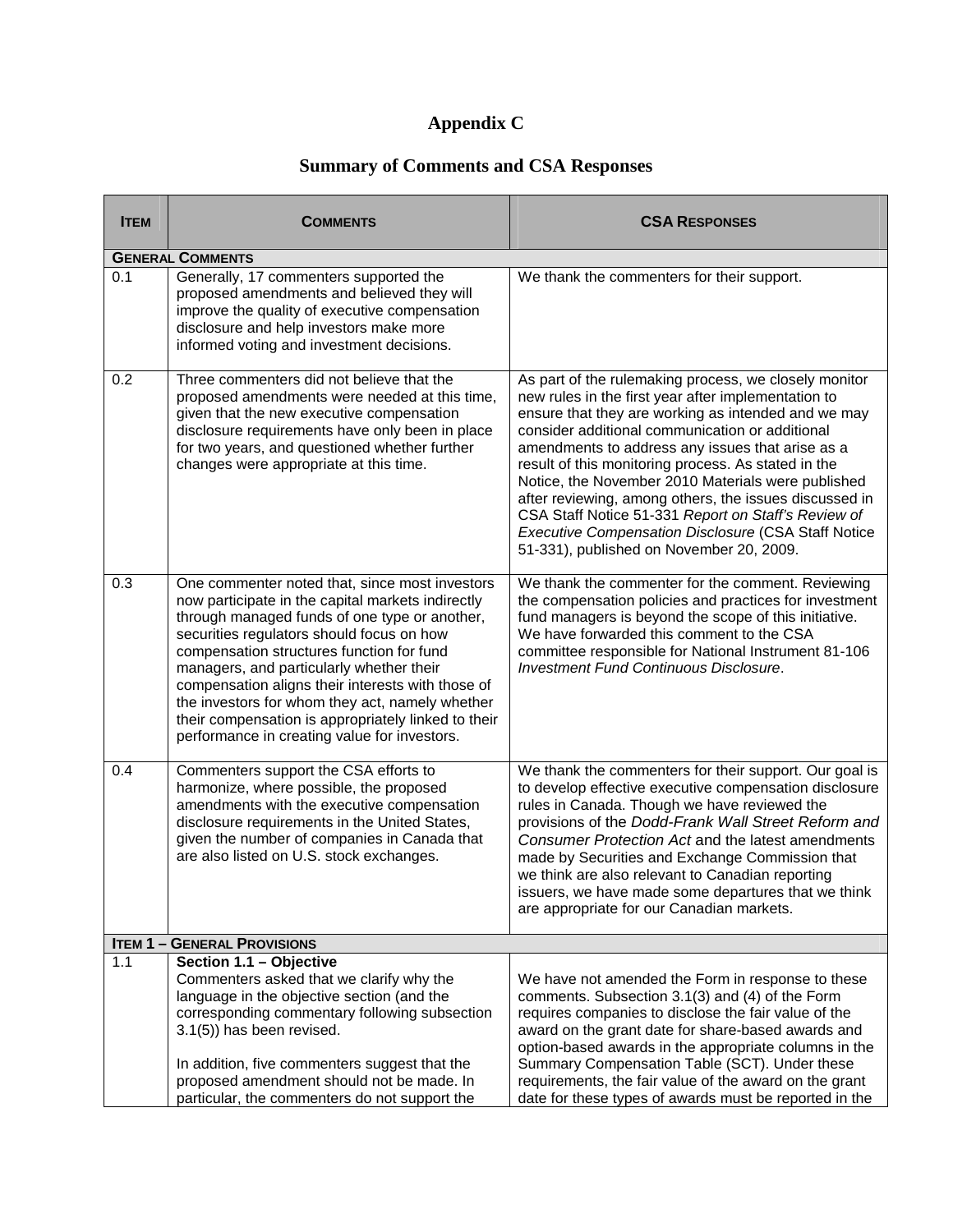|     | amendments made to the requirements in section<br>3.1 relating to the board's intended annual<br>compensation for option-based awards, because<br>they find the current wording to be more in line<br>with the board's decisions and they think that the<br>proposed amendment will be detrimental to<br>appropriate and meaningful disclosure.                                                                                                                                                                                                                                               | SCT in the year of grant irrespective of whether part or<br>all of the award relates to multiple financial years and<br>payout is subject to performance goals and similar<br>conditions, including vesting, to be applied in future<br>financial years. We also clarified this requirement in<br>CSA Staff Notice 51-331.                                                                                                                                                                                                                                                                                                                                                                                                                                                                                                                                                                                            |
|-----|-----------------------------------------------------------------------------------------------------------------------------------------------------------------------------------------------------------------------------------------------------------------------------------------------------------------------------------------------------------------------------------------------------------------------------------------------------------------------------------------------------------------------------------------------------------------------------------------------|-----------------------------------------------------------------------------------------------------------------------------------------------------------------------------------------------------------------------------------------------------------------------------------------------------------------------------------------------------------------------------------------------------------------------------------------------------------------------------------------------------------------------------------------------------------------------------------------------------------------------------------------------------------------------------------------------------------------------------------------------------------------------------------------------------------------------------------------------------------------------------------------------------------------------|
| 1.2 | Section 1.2 - definition "named executive<br>officer" (NEO)<br>Six commenters suggest the words "including<br>any of its subsidiaries" should be revised to<br>clarify that only executive officers that have<br>policy-making functions at the issuer level should<br>be considered as NEOs of the issuer. The<br>commenters believe that executive officers of<br>subsidiaries should not be considered NEOs of<br>the parent company unless they perform a policy-<br>making function with respect to the parent<br>company.                                                               | We agree and we do not think that an amendment to<br>the definition of "NEO" is necessary to address this<br>comment. Under the paragraph (c) of the definition of<br>"executive officer" in section 1.1 NI 51-102, a director,<br>an officer, or another employee of a subsidiary of a<br>company is an executive officer of the company if that<br>individual performs a policy-making function in respect<br>of the company. Such an individual would also be an<br>NEO for the purposes of the Form if the individual<br>otherwise satisfies the criteria set out in the definition<br>of "NEO".                                                                                                                                                                                                                                                                                                                  |
|     | One commenter suggests that we amend the<br>definition of "executive officer" in section 1.1 of<br>National Instrument 51-102 Continuous<br>Disclosure Obligations (NI 51-102). In particular<br>the reference to "vice president in charge" should<br>be amended to "executive" in charge to capture<br>presidents of principal business units or<br>subsidiaries.                                                                                                                                                                                                                           | We acknowledge the comment and we do not propose<br>to amend the definition of "executive officer" to address<br>this comment. We have forwarded this comment to the<br>CSA committee responsible for NI 51-102 for further<br>consideration.                                                                                                                                                                                                                                                                                                                                                                                                                                                                                                                                                                                                                                                                         |
|     | One commenter suggests that, given the<br>prevalence of reporting issuers which are in turn<br>subsidiaries of other reporting issuers, there<br>should be an exemption, in either the definition of<br>NEO, or in the Form disclosure requirements, for<br>disclosure of executive officers of subsidiaries<br>which themselves are reporting issuers. The<br>commenter argues that, in such circumstances,<br>the CD&A of the parent company would only<br>provide a reference to the disclosure of the public<br>subsidiary and would provide "double counting"<br>of the same disclosure. | We have not made the suggested change. The Form<br>requires disclosure for each CEO and CFO, regardless<br>of their compensation and each of three most highly<br>compensated executive officers whose total<br>compensation is greater than \$150,000. Under this<br>definition, an executive officer who otherwise satisfies<br>the definition of "NEO" for the parent company will be<br>an NEO, even if the same individual is also an NEO for<br>the subsidiary. We do not agree that this requirement<br>would result in "double counting" of the same<br>disclosure. The CD&A requires a discussion and<br>analysis of the executive compensation provided to<br>NEOs of the company. In certain circumstances,<br>companies will be required to disclose information<br>about how their compensation policies and decisions<br>apply to an NEO who is also an NEO of a subsidiary or<br>an NEO of the parent. |
| 1.3 | Subsection 1.3(2) - Departures from format<br>Six commenters support the proposed<br>requirement to clarify that a company may not<br>alter the presentation of the SCT by adding<br>columns or other information and agree that a<br>common format for the SCT creates consistency<br>in reporting.                                                                                                                                                                                                                                                                                          | We thank the commenters for their support. As<br>explained in Staff Notice 51-331, the SCT provides a<br>comprehensive overview of a company's executive<br>compensation policies and practices in a consistent<br>and meaningful way. We have amended subsection<br>1.3(2) to clarify that companies may choose to add<br>another table and other information, so long as the<br>additional information does not detract from the SCT<br>prescribed in subsection 3.1(1).                                                                                                                                                                                                                                                                                                                                                                                                                                            |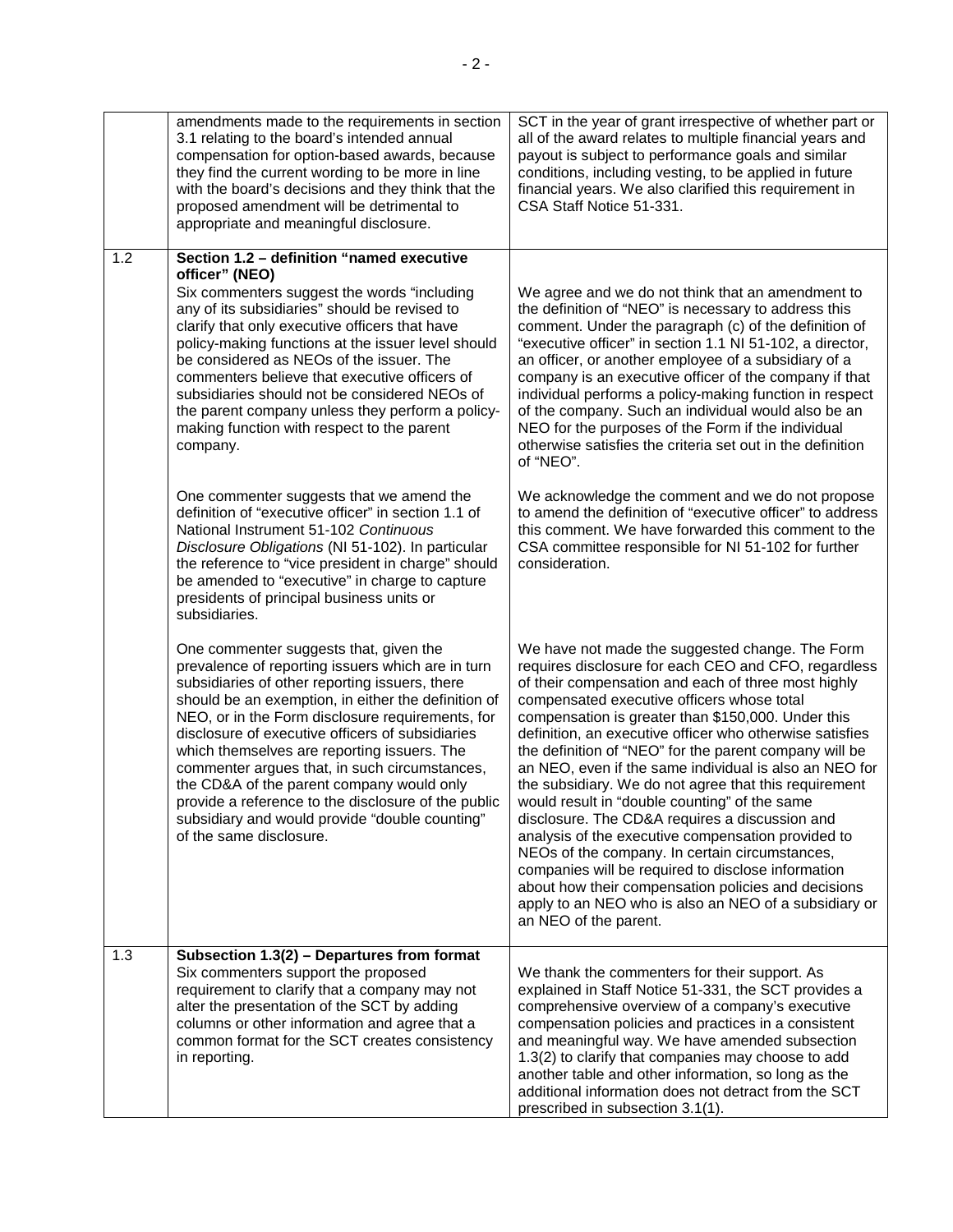|     | Conversely, four commenters did not support the<br>proposed amendment and recommended that we<br>remove the prohibition on altering the<br>presentation of the SCT.                                                                                                                                                                                                                                                                                                                                                                                                                                                                                                                                                                                       | In light of our response above, we have not amended<br>the Form in response to this comment.                                                                                                                                                                                                                                                                                                                                                                                                                                                                                                                        |
|-----|-----------------------------------------------------------------------------------------------------------------------------------------------------------------------------------------------------------------------------------------------------------------------------------------------------------------------------------------------------------------------------------------------------------------------------------------------------------------------------------------------------------------------------------------------------------------------------------------------------------------------------------------------------------------------------------------------------------------------------------------------------------|---------------------------------------------------------------------------------------------------------------------------------------------------------------------------------------------------------------------------------------------------------------------------------------------------------------------------------------------------------------------------------------------------------------------------------------------------------------------------------------------------------------------------------------------------------------------------------------------------------------------|
|     | One commenter suggests that the proposed<br>requirement to not alter the format of the SCT<br>should be extended to all prescribed tables under<br>the Form.                                                                                                                                                                                                                                                                                                                                                                                                                                                                                                                                                                                              | We have not amended the Form in response to this<br>comment. We think that the SCT serves as the<br>principal disclosure vehicle for executive compensation<br>and applies to all companies. On the other hand, we<br>think that the other prescribed tables in the Form will<br>not necessarily apply to all companies.                                                                                                                                                                                                                                                                                            |
|     | Two commenters suggest that we amend the<br>proposed requirement to permit the addition of a<br>"total direct compensation" column before the<br>"pension benefits" column of the SCT.                                                                                                                                                                                                                                                                                                                                                                                                                                                                                                                                                                    | We have not amended the Form in response to this<br>comment. We reiterate that subsection 1.3(2) allows a<br>company to provide additional tables and information<br>in the Form, as a supplement to the SCT, if necessary<br>to achieve the objective of executive compensation<br>disclosure in section 1.1 of the Form.                                                                                                                                                                                                                                                                                          |
| 1.4 | Subsection 1.3(9) - Currencies<br>Two commenters believe the requirement to use<br>a single currency throughout the Form may be<br>too stringent and misleading to investors, as it<br>may be interpreted as prohibiting issuers to<br>disclose factual information in foreign currency in<br>the CD&A where this information is necessary to<br>understand the compensation decisions made by<br>the board of directors. For example, stock options<br>for which the exercise price is set in a different<br>currency should not be converted to Canadian<br>dollars.                                                                                                                                                                                    | We have amended subsection 1.3(9) in response to<br>these comments. We acknowledge that a company's<br>performance goals and similar conditions disclosed in<br>the CD&A may be in a currency different than the<br>currency presented in the tables, which may be for<br>purposes of consistency with financial reporting<br>obligations.                                                                                                                                                                                                                                                                          |
|     | In addition, one commenter suggests that the<br>requirement to use a single currency apply to all<br>the tables prescribed by the Form, and to the<br>quantification of termination and change of<br>control payments and benefits, but companies be<br>allowed to use the currency or currencies in the<br>CD&A that they believe are the most appropriate<br>to use when explaining their compensation<br>decisions for the year to their investors.<br>Two commenters ask that we clarify the preferred<br>approach to report individual option-based<br>awards disclosed in the outstanding share-based<br>awards and option-based awards table that have<br>been granted with an exercise price in a different<br>currency than reported in the SCT. | We have amended the first paragraph in subsection<br>1.3(9) of the Form to read:<br>"A company must report amounts required by this form<br>in Canadian dollars or in the same currency that the<br>company uses for its financial statements. A company<br>must use the same currency in the tables prescribed in<br>sections 3.1, 4.1, 4.2, 5.1, 5.2 and 7.1 of this form."<br>We have amended subsection 4.1(3) of the Form to<br>read:<br>"If the option was granted in a different currency than<br>that reported in the table, include a footnote describing<br>the currency and the exercise or base price." |
| 1.5 | Subsection 1.3(10) - Plain Language<br>Five commenters believe that the requirement to<br>explain "how specific NEO and director<br>compensation relates to the overall stewardship<br>and governance of the company" is unclear and<br>confusing and that the words "overall stewardship<br>and governance of the company" seem to tie<br>compensation disclosure with board and NEO<br>fiduciary duties.                                                                                                                                                                                                                                                                                                                                                | We acknowledge the comment and disagree. We have<br>not amended the Form as we think the words "how<br>specific NEO and director compensation relates to the<br>overall stewardship and governance of the company"<br>are tied to the overall objective of executive<br>compensation disclosure set out in section 1.1 of the<br>Form.                                                                                                                                                                                                                                                                              |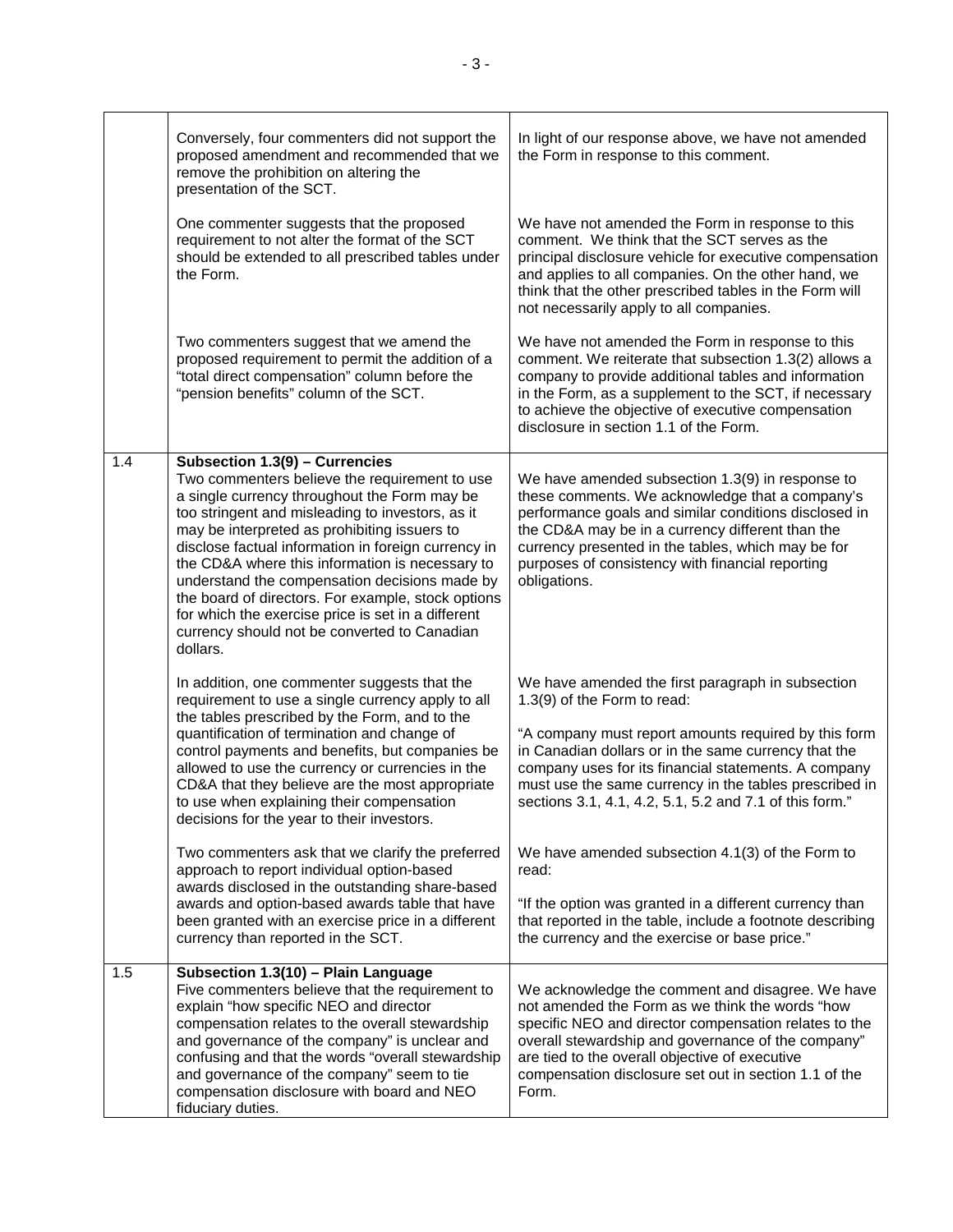|     | One commenter suggests that the requirement<br>be amended to provide that companies should be<br>disclosing how their executive compensation<br>policies and procedures incentivize management<br>to achieve their companies' stated objectives,<br>overall strategy and risk management objectives.                                                                                                                                                                                                   | In light of our response above, we have not amended<br>the Form in response to this comment.                                                                                                                                                                                                                                                                                                                                                                                                                                                                                                                                                                                                                                                                                                                                                                                                                                |
|-----|--------------------------------------------------------------------------------------------------------------------------------------------------------------------------------------------------------------------------------------------------------------------------------------------------------------------------------------------------------------------------------------------------------------------------------------------------------------------------------------------------------|-----------------------------------------------------------------------------------------------------------------------------------------------------------------------------------------------------------------------------------------------------------------------------------------------------------------------------------------------------------------------------------------------------------------------------------------------------------------------------------------------------------------------------------------------------------------------------------------------------------------------------------------------------------------------------------------------------------------------------------------------------------------------------------------------------------------------------------------------------------------------------------------------------------------------------|
|     | <b>ITEM 2 - COMPENSATION DISCUSSION &amp; ANALYSIS (CD&amp;A)</b>                                                                                                                                                                                                                                                                                                                                                                                                                                      |                                                                                                                                                                                                                                                                                                                                                                                                                                                                                                                                                                                                                                                                                                                                                                                                                                                                                                                             |
| 2.1 | Section 2.1 - CD&A (materiality)<br>One commenter suggests that we amend<br>subsection 2.1(1) by inserting the words "material<br>aspect of" following the word "include" and<br>preceding the words "the following" so that there<br>is an element of materiality added to the<br>requirements for CD&A disclosure.                                                                                                                                                                                   | We continue to think that companies must determine<br>which of their compensation policies and practices are<br>significant and disclose these policies and practices if<br>necessary to satisfy the objective set out in section 1.1<br>of the Form.                                                                                                                                                                                                                                                                                                                                                                                                                                                                                                                                                                                                                                                                       |
| 2.2 | Section 2.1 - CD&A (additional commentary)<br>Five commenters did not support the additional<br>commentary asking the company to consider<br>whether the company will be making any<br>significant changes to its compensation policies<br>and practices in the next financial year and<br>disclose the changes. They argued that this<br>proposed disclosure requirement would force<br>companies to speculate about whether any<br>significant compensation changes may take<br>place in the future. | We disagree. The additional commentary after section<br>2.1 of the Form is provided as an example of<br>disclosure concerning compensation and is not<br>intended to be a prescribed requirement. We note that<br>a company would only be required to discuss whether<br>the company will be making significant changes to its<br>compensation policies and practices in circumstances<br>where the company has committed to any such<br>changes. The additional commentary is not asking<br>companies to speculate about whether any<br>compensation changes may take place in the future.                                                                                                                                                                                                                                                                                                                                 |
| 2.3 | Subsection 2.1(3) - Benchmarking<br>Five commenters suggest that we expand the<br>benchmarking requirement to require companies<br>to explain why the benchmark group and criteria<br>chosen is considered by the company to be<br>relevant or, if the company does not benchmark,<br>explain the rationale for not using any benchmark<br>peer group.                                                                                                                                                 | In CSA Staff Notice 51-331, we reported that a number<br>of companies did not clearly explain their<br>benchmarking methodologies and did not fully explain<br>how they used that information in decisions about<br>executive compensation. We have included additional<br>commentary to section 2.1 of the Form to read:<br>"3. If the company used any benchmarking in<br>determining compensation or any element of<br>compensation, include the benchmark group and<br>describe why the benchmark group and selection<br>criteria are considered by the company to be relevant."<br>We have not amended the Form to require companies<br>who do not benchmark to explain the rationale for not<br>using any benchmark peer group. We think the Form<br>does not require companies to disclose information<br>relating to executive compensation practices that do<br>not apply to a company's particular circumstances. |
|     |                                                                                                                                                                                                                                                                                                                                                                                                                                                                                                        |                                                                                                                                                                                                                                                                                                                                                                                                                                                                                                                                                                                                                                                                                                                                                                                                                                                                                                                             |
| 2.4 | Subsection 2.1(4) - Performance goals or<br>similar conditions (serious prejudice<br>exemption) - support<br>Ten commenters agree that a company should<br>be required to explicitly state that it is relying on<br>the serious prejudice exemption and explain why                                                                                                                                                                                                                                    | We thank the commenters for their comments.                                                                                                                                                                                                                                                                                                                                                                                                                                                                                                                                                                                                                                                                                                                                                                                                                                                                                 |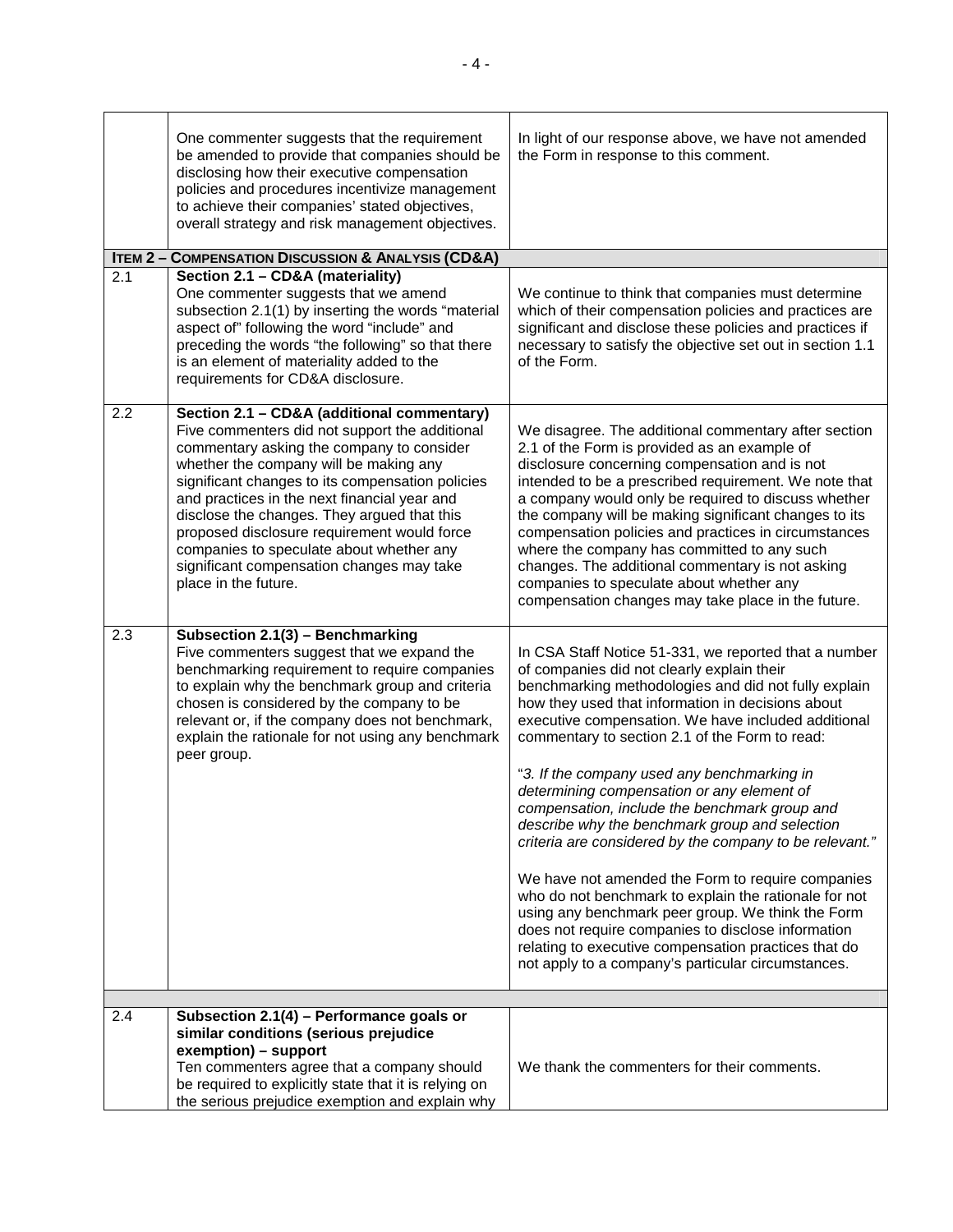|     | disclosing the relevant performance goals or<br>similar conditions would seriously prejudice the<br>company's interests.                                                                                                                                                                                                                                                                                                                                                                                                                                                                                                                                                                                                                                                                                                                 |                                                                                                                                                                                                                                                                                                                                                                                                                                                                                                                                                                                                                                                                                                                                                                                                                                                                                                       |
|-----|------------------------------------------------------------------------------------------------------------------------------------------------------------------------------------------------------------------------------------------------------------------------------------------------------------------------------------------------------------------------------------------------------------------------------------------------------------------------------------------------------------------------------------------------------------------------------------------------------------------------------------------------------------------------------------------------------------------------------------------------------------------------------------------------------------------------------------------|-------------------------------------------------------------------------------------------------------------------------------------------------------------------------------------------------------------------------------------------------------------------------------------------------------------------------------------------------------------------------------------------------------------------------------------------------------------------------------------------------------------------------------------------------------------------------------------------------------------------------------------------------------------------------------------------------------------------------------------------------------------------------------------------------------------------------------------------------------------------------------------------------------|
|     | The commenters made the following additional<br>comments in support of the proposed<br>amendment:                                                                                                                                                                                                                                                                                                                                                                                                                                                                                                                                                                                                                                                                                                                                        |                                                                                                                                                                                                                                                                                                                                                                                                                                                                                                                                                                                                                                                                                                                                                                                                                                                                                                       |
|     | Companies have previously relied on the<br>$\bullet$<br>serious prejudice exemption without<br>sufficient justification, even when the relevant<br>information was previously disclosed in other<br>publicly filed documents.                                                                                                                                                                                                                                                                                                                                                                                                                                                                                                                                                                                                            |                                                                                                                                                                                                                                                                                                                                                                                                                                                                                                                                                                                                                                                                                                                                                                                                                                                                                                       |
|     | The statement that the disclosure of broad<br>$\bullet$<br>corporate-level financial performance metrics<br>will not in itself be considered by the CSA to<br>result in 'serious prejudice' is a useful<br>clarification to the disclosure requirements.                                                                                                                                                                                                                                                                                                                                                                                                                                                                                                                                                                                 |                                                                                                                                                                                                                                                                                                                                                                                                                                                                                                                                                                                                                                                                                                                                                                                                                                                                                                       |
|     | The proposed amendment will assist<br>$\bullet$<br>companies in formulating and articulating<br>their use of the serious prejudice exemption.                                                                                                                                                                                                                                                                                                                                                                                                                                                                                                                                                                                                                                                                                            |                                                                                                                                                                                                                                                                                                                                                                                                                                                                                                                                                                                                                                                                                                                                                                                                                                                                                                       |
|     | One commenter believes that a company should<br>only be able to avail itself of the serious prejudice<br>exemption if it has previously applied and<br>received written authorization from the securities<br>regulatory authority following pre-established<br>criteria. This exemptive relief application should<br>also be disclosed in the CD&A.                                                                                                                                                                                                                                                                                                                                                                                                                                                                                      | We have not amended the Form in response to this<br>comment. We note that we have an ongoing<br>commitment to conduct normal course continuous<br>disclosure reviews. These reviews typically include<br>consideration of a company's executive compensation<br>disclosure, including the disclosure of performance<br>goals or similar conditions and the company's reliance<br>on the "serious prejudice" exemption. Though we do<br>not generally disclose the results of individual reviews,<br>we may publish additional guidance in the form of a<br>staff notice if we find recurring deficiencies or themes<br>in the disclosure that we believe will be of interest to<br>other companies.                                                                                                                                                                                                   |
| 2.5 | Subsection 2.1(4) - Performance goals or<br>similar conditions (serious prejudice<br>exemption) - no support<br>Nine commenters did not support the proposed<br>amendment limiting the use of the serious<br>prejudice exemption and are concerned with the<br>proposed language to the effect that a company's<br>interests should not be considered to be seriously<br>prejudiced solely by disclosing performance<br>goals or similar conditions if those goals or<br>conditions are based on broad corporate-level<br>financial performance metrics, such as earnings<br>per share, revenue growth and earnings before<br>interest, taxes, depreciation and amortization<br>(EBITDA). The commenters asked that we<br>reconsider our approach and remove this<br>proposed amendment.<br>The commenters made the following additional | We disagree and we have not amended the Form in<br>response to these comments. Subsection 2.1(1) of the<br>Form requires a company to discuss how it determined<br>compensation amounts for each significant element of<br>executive compensation. This disclosure requirement<br>includes any performance goals or similar conditions<br>that are based on objective, identifiable measures,<br>such as the company's share price or earnings per<br>share. We do not think that we have narrowed the<br>circumstances upon which a company may rely on the<br>"serious prejudice" exemption in subsection 2.1(4) of<br>the Form. In CSA Staff Notice 51-331, we stated that<br>disclosing performance metrics based on broad<br>corporate-level financial performance measures like<br>EPS, revenue growth and EBITDA, would not seriously<br>prejudice the company's interests. In addition, these |
|     | comments:                                                                                                                                                                                                                                                                                                                                                                                                                                                                                                                                                                                                                                                                                                                                                                                                                                | measures are generally publicly available in other<br>disclosure documents or can be easily derived and                                                                                                                                                                                                                                                                                                                                                                                                                                                                                                                                                                                                                                                                                                                                                                                               |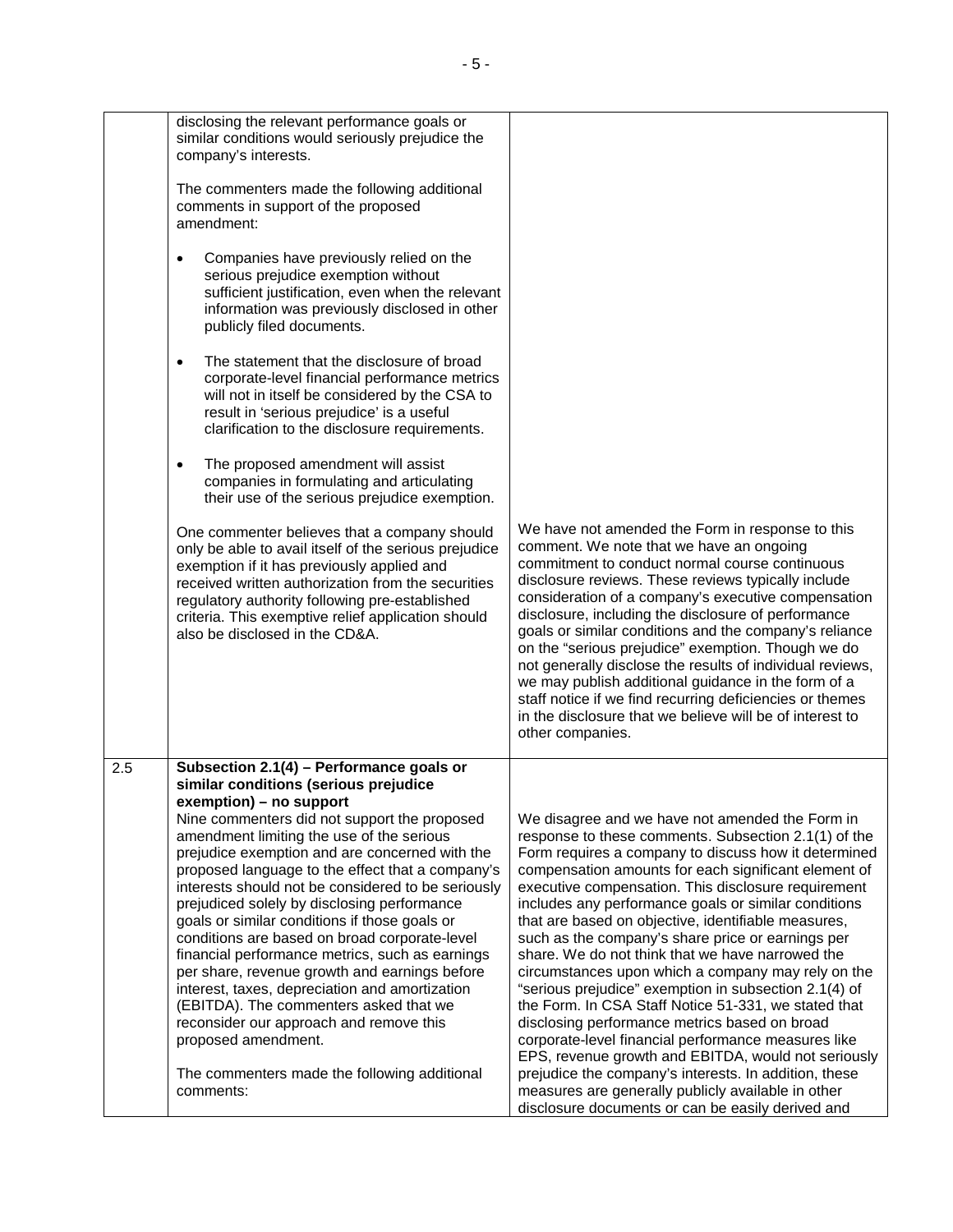| Requiring companies to state the basis on<br>$\bullet$<br>which they are not providing certain<br>disclosure is anomalous in securities<br>legislation, as companies generally are not<br>required to disclose when they are not<br>disclosing something on the basis the<br>requirements do not require disclosure.                                                                                                        | calculated from the company's public disclosure.<br>Companies that do not disclose specific performance<br>goals must also state what percentage of the NEO's<br>total compensation relates to the undisclosed<br>information and how difficult it would be for the NEO,<br>or how likely it would be for the company, to achieve<br>the undisclosed performance goal.                                                                            |
|-----------------------------------------------------------------------------------------------------------------------------------------------------------------------------------------------------------------------------------------------------------------------------------------------------------------------------------------------------------------------------------------------------------------------------|---------------------------------------------------------------------------------------------------------------------------------------------------------------------------------------------------------------------------------------------------------------------------------------------------------------------------------------------------------------------------------------------------------------------------------------------------|
| There is a fundamental difference between<br>$\bullet$<br>disclosing general financial information and<br>financial targets used for setting<br>compensation. For example, financial targets<br>used in making compensation decisions are<br>frequently subject to exceptions and are not<br>in accordance with Canadian GAAP or IFRS.                                                                                      | We continue to think that this exemption strikes an<br>appropriate balance between the interests of<br>companies and investors. The "serious prejudice"<br>exemption only applies to target levels concerning<br>specific quantitative and qualitative performance<br>related factors or criteria that would seriously prejudice<br>the company's interests. Thus, even if the disclosure of<br>a target level itself may seriously prejudice the |
| Performance goals or similar conditions used<br>$\bullet$<br>for compensation are often based on the<br>results of an NEO's business unit, division or<br>subsidiary.                                                                                                                                                                                                                                                       | company's interests in a particular case, disclosure of<br>the metric itself would typically not. We also note that<br>this exemption does not apply if a performance target<br>level or other factor or criteria has been publicly<br>disclosed.                                                                                                                                                                                                 |
| Disclosure of this information could provide a<br>$\bullet$<br>company's competitors with insight into its<br>confidential business plans and strategies by<br>allowing competitors to compare<br>performance goals or similar conditions<br>against the company's publicly disclosed<br>results and identify the factors and<br>underlying assumptions that are reflected in<br>the company's confidential business plans. |                                                                                                                                                                                                                                                                                                                                                                                                                                                   |
| Disclosure of this information could provide<br>$\bullet$<br>valuable information to competitors seeking<br>to solicit the company's executive officers<br>and could result in upward pressure on<br>companies to increase the compensation of<br>their executive officers.                                                                                                                                                 |                                                                                                                                                                                                                                                                                                                                                                                                                                                   |
| Aggressive performance goals (i.e. "stretch<br>targets") designed to encourage executive<br>performance are often very sensitive and<br>subjective information. In most cases, they<br>should not be disclosed, even on a historical<br>basis.                                                                                                                                                                              |                                                                                                                                                                                                                                                                                                                                                                                                                                                   |
| Disclosure of forward-looking performance<br>$\bullet$<br>goals or similar conditions may inadvertently<br>and indirectly provide future oriented<br>financial information (FOFI).                                                                                                                                                                                                                                          |                                                                                                                                                                                                                                                                                                                                                                                                                                                   |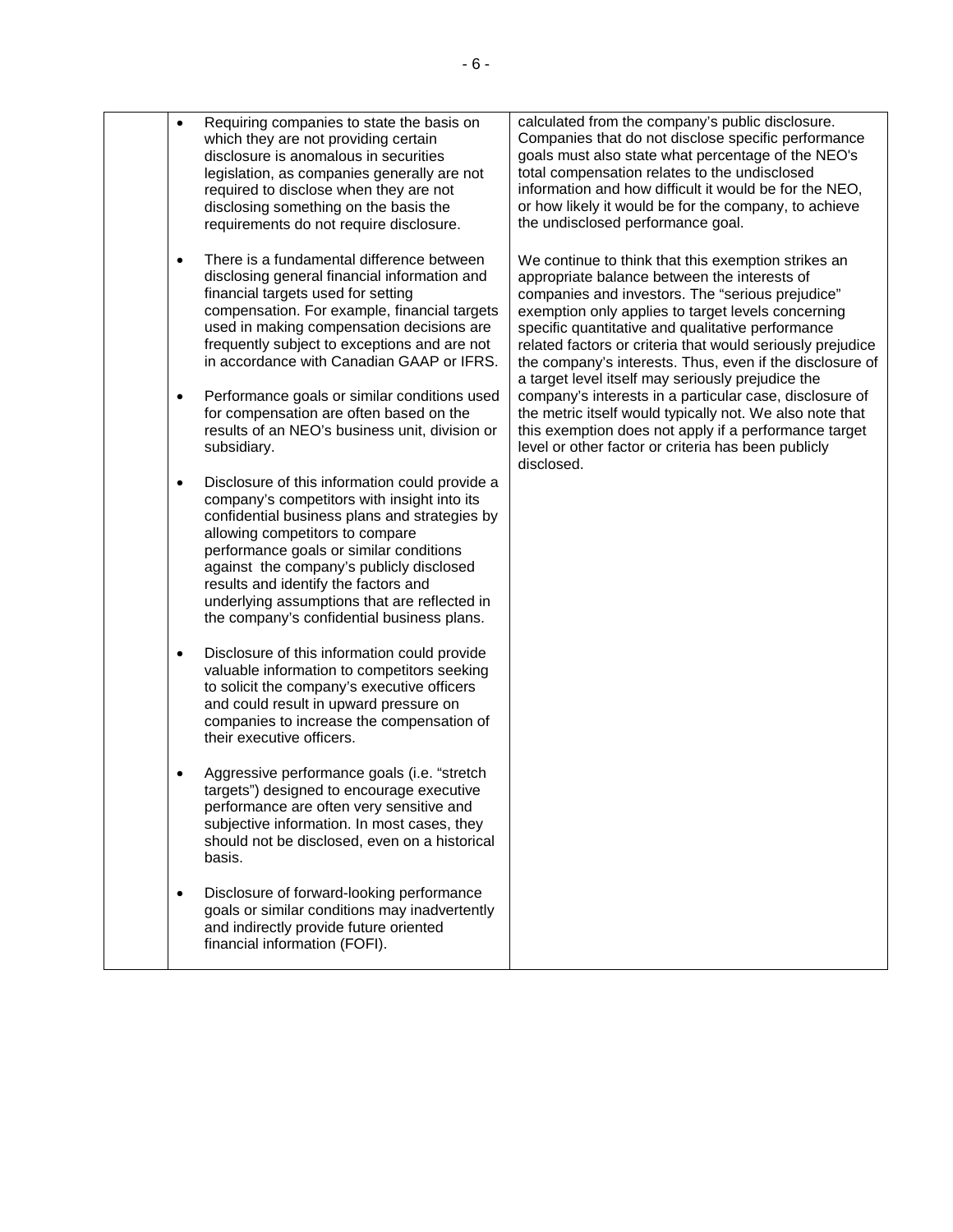| 2.6 | Subsection 2.1(4) - Performance goals or<br>similar conditions (additional disclosure<br>requirements)<br>Two commenters suggest that subsection 2.1(4)<br>should include a requirement for companies to<br>specifically explain why certain performance<br>metrics were chosen and how these metrics align<br>with the company's strategic plan and long-term<br>priorities.<br>In addition, two commenters suggest that<br>subsection 2.1(4) should include a requirement<br>for companies to explain, in the absence of<br>specific performance goals or similar conditions<br>for NEOs, how the company has historically<br>implemented a robust pay-for-performance<br>structure in recently completed financial years<br>and whether discretion is used by the board of<br>directors with respect to payouts. | We thank the commenters for their comments. At this<br>time, we do not think additional amendments to the<br>Form are necessary. We note that such disclosure<br>may be required to be included in the CD&A under<br>subsection 2.1(1) of the Form where it is necessary to<br>describe or explain the objectives of any compensation<br>program or strategy, or how each element of<br>compensation and the company's decisions about that<br>element fit into the company's overall compensation<br>objectives and affect decisions about other elements.<br>In CSA Staff Notice 51-331, we also noted that<br>companies who applied discretion to either increase or<br>decrease compensation following the initial setting of<br>performance goals or similar conditions must fully<br>explain the discretionary process in their CD&A in<br>order to satisfy the objective of executive<br>compensation disclosure set out in section 1.1 of the<br>Form. |
|-----|---------------------------------------------------------------------------------------------------------------------------------------------------------------------------------------------------------------------------------------------------------------------------------------------------------------------------------------------------------------------------------------------------------------------------------------------------------------------------------------------------------------------------------------------------------------------------------------------------------------------------------------------------------------------------------------------------------------------------------------------------------------------------------------------------------------------|----------------------------------------------------------------------------------------------------------------------------------------------------------------------------------------------------------------------------------------------------------------------------------------------------------------------------------------------------------------------------------------------------------------------------------------------------------------------------------------------------------------------------------------------------------------------------------------------------------------------------------------------------------------------------------------------------------------------------------------------------------------------------------------------------------------------------------------------------------------------------------------------------------------------------------------------------------------|
| 2.7 | Subsection 2.1(4) - Performance goals and<br>similar conditions (use of discretion by the<br>board)<br>Four commenters recommend that the new<br>commentary asking the company to consider<br>whether the board of directors can exercise<br>discretion to award compensation during the<br>most recently completed financial year should be<br>elevated as a disclosure requirement. These<br>commenters believe investors should be provided<br>with information with respect to the extent, if any,<br>that the board of directors or the compensation<br>committee exercises discretion to award<br>compensation where performance goals have not<br>been met, or waives or changes performance<br>goals to payout, or increases compensation<br>beyond previously approved levels.                             | We thank the commenters for their comments. At this<br>time, we do not think that additional amendments to<br>the Form are necessary. We note that such disclosure<br>may be required to be included in the CD&A under<br>subsection 2.1(1) of the Form to describe or explain<br>the significant elements of compensation, including<br>how the company determines the amount (and, where<br>applicable, the formula) for each element of<br>compensation. We also noted in CSA Staff Notice 51-<br>331 that companies who applied discretion to either<br>increase or decrease compensation following the initial<br>setting of objective performance goals should have<br>clarified in the CD&A that the objective measures were<br>only intended to be guidelines and explained the<br>importance of board discretion in determining the<br>actual bonus paid to each NEO.                                                                                 |
| 2.8 | Subsection 2.1(5) - Disclosure of risks<br>associated with compensation policies and<br>practices (general)<br>Ten commenters agree that expanding the scope<br>of the CD&A to require disclosure concerning a<br>company's compensation policies and practices<br>as it relates to risk will provide meaningful<br>disclosure and help investors make more<br>informed voting and investment decisions. One<br>commenter further believes that the proposed<br>requirement is preferable to the approach taken<br>by the SEC, which requires disclosure only if<br>risks arising from compensation policies and<br>practices are "reasonably likely to have a material<br>adverse effect" on the company.                                                                                                          | We thank the commenters for their support.                                                                                                                                                                                                                                                                                                                                                                                                                                                                                                                                                                                                                                                                                                                                                                                                                                                                                                                     |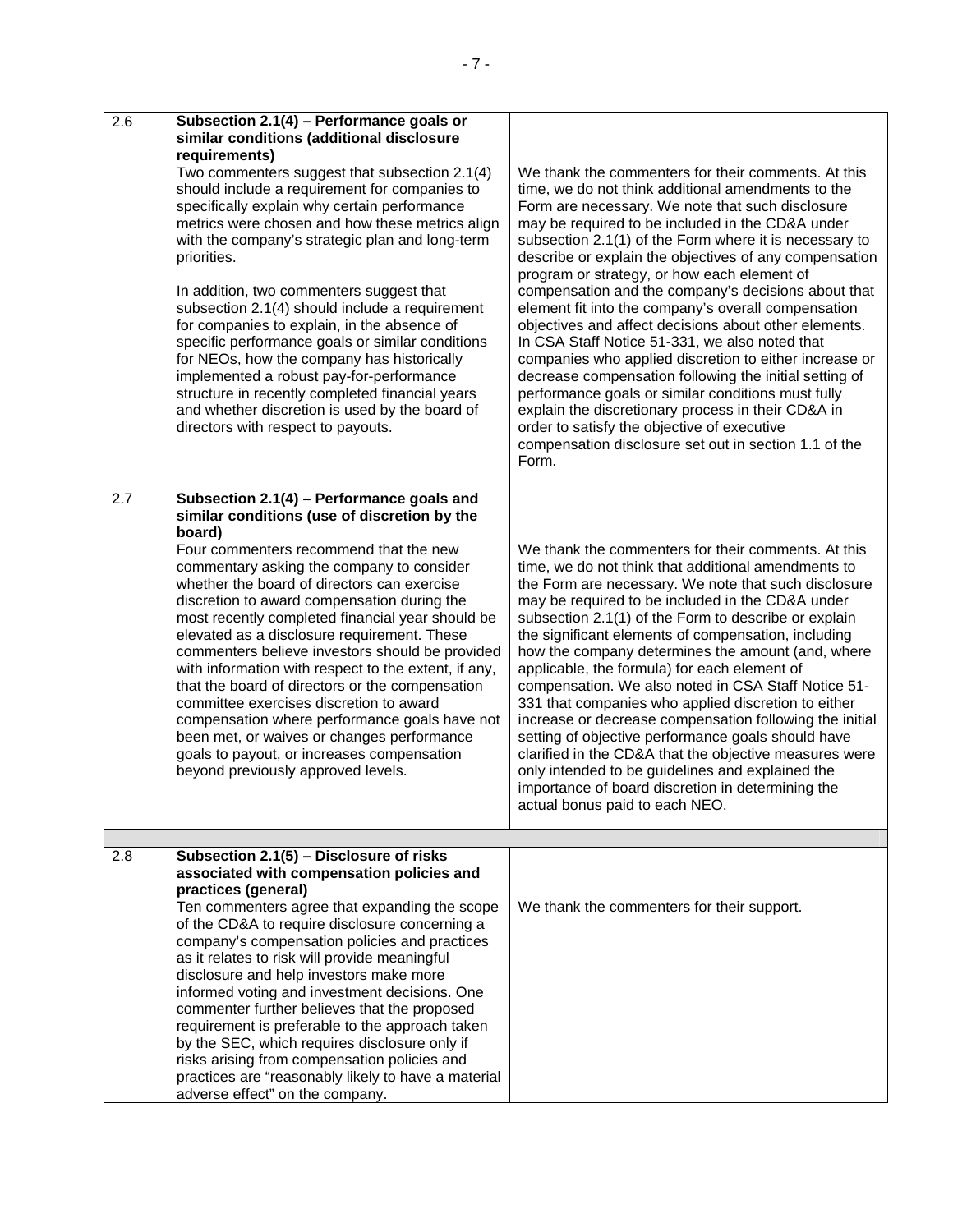|      | However, two commenters are concerned that<br>the proposed risk disclosure requirement will not<br>provide meaningful information to investors and<br>could result in boilerplate disclosure that may<br>give investors a false sense of comfort regarding<br>the company's compensation policies and<br>practices as they relate to risk and risk-taking or<br>over-emphasize the importance of compensation-<br>related risks in a document where there is no<br>other risk-related disclosure.                                                                                                                                                                                                             | We note that we have an ongoing commitment to<br>conduct normal course continuous disclosure reviews.<br>These reviews typically include consideration of a<br>company's executive compensation disclosure,<br>including the disclosure of risks related to<br>compensation policies and practices. Though we do<br>not generally disclose the results of individual reviews,<br>we may publish additional guidance in the form of a<br>staff notice if we find recurring deficiencies or themes<br>in the disclosure that we believe will be of interest to<br>other companies.                                                                                                                                                                                                                                                                                                                                                                                                      |
|------|---------------------------------------------------------------------------------------------------------------------------------------------------------------------------------------------------------------------------------------------------------------------------------------------------------------------------------------------------------------------------------------------------------------------------------------------------------------------------------------------------------------------------------------------------------------------------------------------------------------------------------------------------------------------------------------------------------------|---------------------------------------------------------------------------------------------------------------------------------------------------------------------------------------------------------------------------------------------------------------------------------------------------------------------------------------------------------------------------------------------------------------------------------------------------------------------------------------------------------------------------------------------------------------------------------------------------------------------------------------------------------------------------------------------------------------------------------------------------------------------------------------------------------------------------------------------------------------------------------------------------------------------------------------------------------------------------------------|
|      | Five commenters think that the proposed risk<br>disclosure requirement is not necessary and note<br>that the current requirements relating to risk<br>factor disclosure prescribed by Form 51-102F1<br><b>Management Discussion &amp; Analysis (Form 51-</b><br>102F1) and Form 51-102F2 Annual Information<br>Form (Form 51-102F2) are broad enough to<br>cover material risks, including those relating to<br>compensation. As such, the compensation risks<br>that are "reasonably likely to have a material<br>effect on the company" should not be required to<br>appear in the CD&A if they are not required to be<br>listed in the Management Discussion & Analysis<br>or the Annual Information Form. | We acknowledge the comments. While certain risk<br>disclosures are already required by the other<br>Instruments noted (such as Form 51-102F1 and Form<br>51-102F2), we think that the disclosure of any material<br>risks related to compensation policies and practices<br>will provide investors with clearer and more meaningful<br>executive compensation disclosure. We acknowledge<br>that there may be duplication in some situations,<br>however the disclosure requirements in the Form go<br>beyond those prescribed by the other Instruments as a<br>company is also required to disclose: (i) the nature and<br>extent of the board's role in the risk oversight of<br>compensation policies and practices; and (ii) any<br>practices used to identify and mitigate compensation<br>policies and practices that could encourage a named<br>executive officer (NEO) or individual at a principal<br>business unit or division to take inappropriate or<br>excessive risks. |
| 2.9  | Subsection 2.1(5) - Disclosure of risks<br>associated with compensation policies and<br>practices (independent risk report)<br>One commenter believes that the proposed<br>disclosure requirement should be expanded to<br>require the disclosure of a report from an<br>independent risk management expert certifying<br>the rigorousness of the practices used to identify<br>and mitigate compensation policies and practices<br>that could potentially encourage NEOs or<br>individuals at a principal business unit or division<br>to take inappropriate or excessive risks.                                                                                                                             | We have not amended the Form in response to this<br>comment. When proposing rule amendments, we must<br>consider the costs of new regulation imposed on<br>companies and whether those costs are justified by the<br>likely outcomes. We do not think that the benefits of<br>disclosing a report from an independent risk<br>management expert certifying the company's risk<br>management practices related to compensation<br>policies and practices will outweigh the additional costs<br>imposed to companies.                                                                                                                                                                                                                                                                                                                                                                                                                                                                   |
| 2.10 | Subsection 2.1(5) - Disclosure of risks<br>associated with compensation policies and<br>practices (scope of risk analysis)<br>One commenter recommends that the disclosure<br>requirement be limited to NEOs to simplify the<br>risk assessment and related disclosure<br>obligation.                                                                                                                                                                                                                                                                                                                                                                                                                         | We have not amended the Form in response to this<br>comment. We think there may be risks related to<br>compensation policies and practices for individuals<br>beyond NEOs, including at a principal business unit of<br>the company, which could have a material adverse<br>effect on the company.                                                                                                                                                                                                                                                                                                                                                                                                                                                                                                                                                                                                                                                                                    |
|      | One commenter believes that a meaningful<br>discussion of risk in the context of compensation<br>should include individuals other than NEOs given                                                                                                                                                                                                                                                                                                                                                                                                                                                                                                                                                             | We agree with the commenter.                                                                                                                                                                                                                                                                                                                                                                                                                                                                                                                                                                                                                                                                                                                                                                                                                                                                                                                                                          |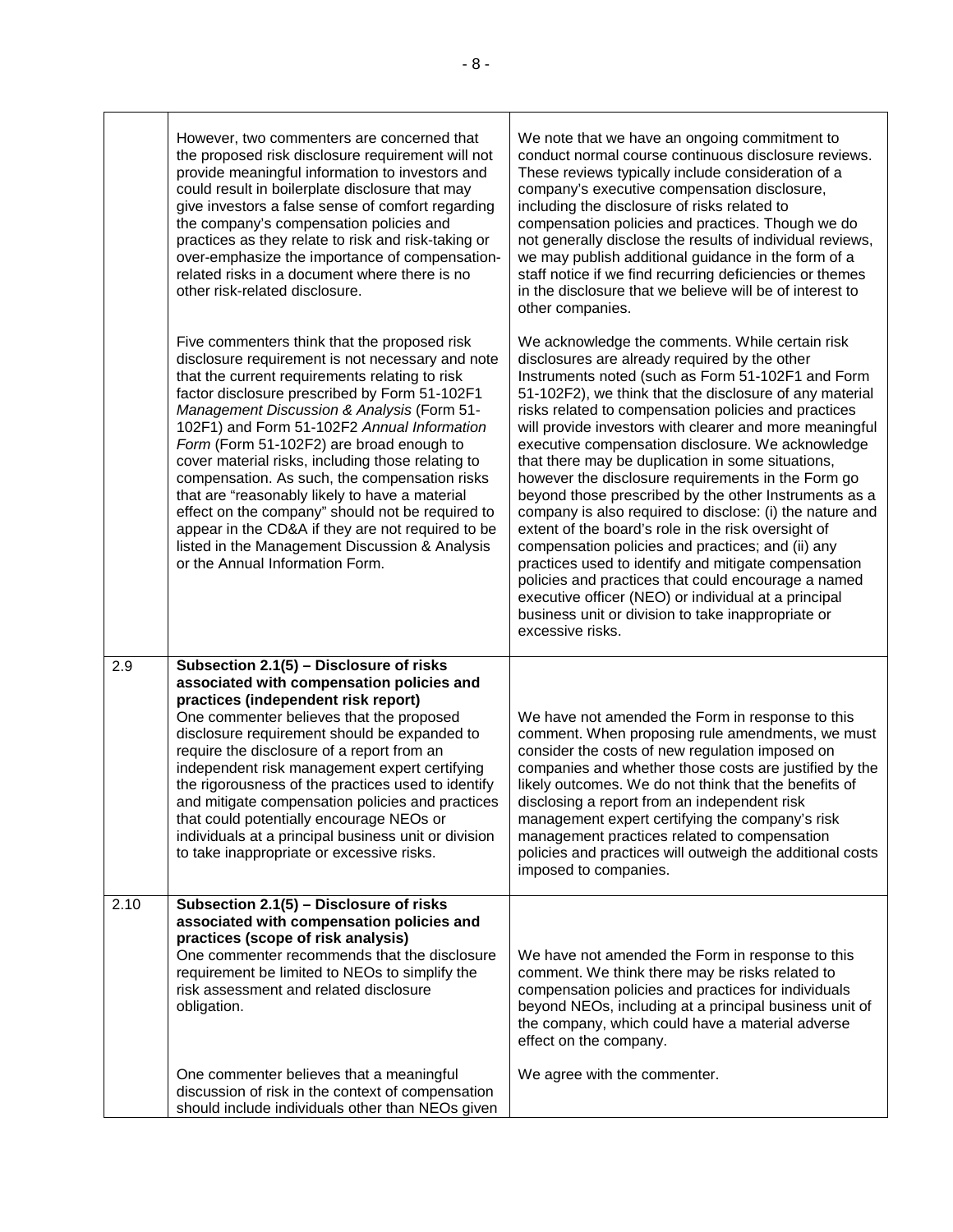|      | that they may participate in activities that could<br>present significant risks to the company.                                                                                                                                                                                                                                                                                                                                                                                                                                                                                                                                                  |                                                                                                                                                                                                                                                                                                                                                                                                                                                                                                                                                                                                                                                                                                                                                                                                                                                                                                                                                                                                                                                                                                                                                                                                                                                                                                                                                                                                                                                                                                                                                                                                                                                                 |
|------|--------------------------------------------------------------------------------------------------------------------------------------------------------------------------------------------------------------------------------------------------------------------------------------------------------------------------------------------------------------------------------------------------------------------------------------------------------------------------------------------------------------------------------------------------------------------------------------------------------------------------------------------------|-----------------------------------------------------------------------------------------------------------------------------------------------------------------------------------------------------------------------------------------------------------------------------------------------------------------------------------------------------------------------------------------------------------------------------------------------------------------------------------------------------------------------------------------------------------------------------------------------------------------------------------------------------------------------------------------------------------------------------------------------------------------------------------------------------------------------------------------------------------------------------------------------------------------------------------------------------------------------------------------------------------------------------------------------------------------------------------------------------------------------------------------------------------------------------------------------------------------------------------------------------------------------------------------------------------------------------------------------------------------------------------------------------------------------------------------------------------------------------------------------------------------------------------------------------------------------------------------------------------------------------------------------------------------|
| 2.11 | Subsection 2.1(5) - Disclosure of risks<br>associated with compensation policies and<br>practices (drafting suggestion)<br>Five commenters suggest adding the words "or a<br>committee of the board" in the first sentence after<br>the words "disclose whether or not the board of<br>directors" to recognize that compensation-related<br>duties can be delegated.                                                                                                                                                                                                                                                                             | We have amended subsection 2.1(5) to include the<br>words "or a committee of the board".                                                                                                                                                                                                                                                                                                                                                                                                                                                                                                                                                                                                                                                                                                                                                                                                                                                                                                                                                                                                                                                                                                                                                                                                                                                                                                                                                                                                                                                                                                                                                                        |
| 2.12 | Subsection 2.1(5) - Disclosure of risks<br>associated with compensation policies and<br>practices (environmental, social and<br>governance risks)<br>Six commenters suggest that the CD&A should<br>be expanded to require disclosure concerning a<br>company's compensation policies and practices<br>as they relate to environmental, social and<br>governance (ESG) risks. If a company does not<br>have an ESG policy with regard to compensation,<br>it should be mandated to disclose this. Moreover,<br>if a company has a policy relating to ESG metrics<br>to executive compensation, it should be required<br>to disclose this policy. | We do not think that additional amendments to the<br>commentary to section 2.1 of the Form are necessary<br>to respond to these comments. The current<br>commentary to section 2.1 of the Form includes the<br>following example:<br>$\bullet$<br>compensation policies and practices that do not<br>include effective risk management and regulatory<br>compliance as part of the performance metrics<br>used in determining compensation<br>We believe that the example described above would<br>include ESG risks that may have a material adverse<br>effect on the company and ESG policies designed to<br>mitigate risks with respect to the company's<br>compensation policies and practices. We note that a<br>company seeking additional guidance on disclosure of<br>environmental matters, including risks, should refer to<br>CSA Staff Notice 51-333 Environmental Reporting<br>Guidance.<br>We also note that, if a company's executive<br>compensation decisions are based on ESG metrics<br>and/or risks, disclosure of NEO pay in relation to these<br>ESG metrics and/or risks must be provided if<br>necessary to satisfy the objective of executive<br>compensation disclosure set out in section 1.1 of the<br>Form. We also note that such disclosure may be<br>required to be included in the CD&A under subsection<br>2.1(1) of the Form if necessary to describe or explain<br>the objectives of any compensation program or<br>strategy, or how each element of compensation and<br>the company's decisions about that element fit into the<br>company's overall compensation objectives and affect<br>decisions about other elements. |
| 2.13 | Subsection 2.1(5) - Disclosure of risks<br>associated with compensation policies and<br>practices (additional issues that a company<br>may consider to discuss and analyze)<br>Two commenters suggest adding language to the                                                                                                                                                                                                                                                                                                                                                                                                                     | We have amended the commentary to section 2.1 to                                                                                                                                                                                                                                                                                                                                                                                                                                                                                                                                                                                                                                                                                                                                                                                                                                                                                                                                                                                                                                                                                                                                                                                                                                                                                                                                                                                                                                                                                                                                                                                                                |
|      | commentary to include examples and clarify that<br>the list of situations, provided as commentary,                                                                                                                                                                                                                                                                                                                                                                                                                                                                                                                                               | clarify that examples of situations that could potentially<br>encourage an executive officer to expose the company                                                                                                                                                                                                                                                                                                                                                                                                                                                                                                                                                                                                                                                                                                                                                                                                                                                                                                                                                                                                                                                                                                                                                                                                                                                                                                                                                                                                                                                                                                                                              |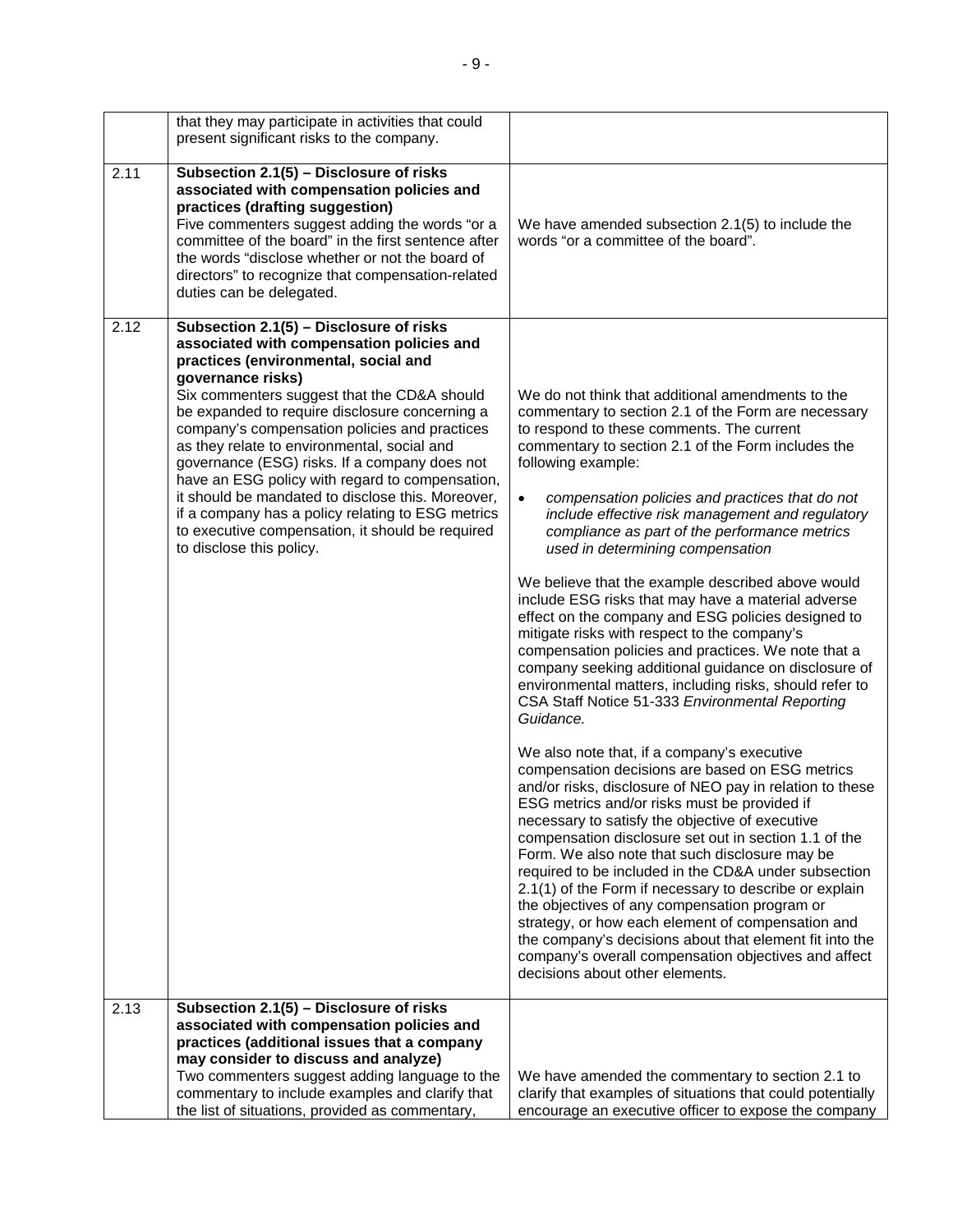┑

|           | that a company may consider to discuss and<br>analyze in determining whether executive officers<br>could be encouraged to take inappropriate or<br>excessive risks is not exhaustive.                                                                          | to inappropriate or excessive risks provided in the<br>commentary are not exhaustive.                                                                                                                                                                                                                                        |
|-----------|----------------------------------------------------------------------------------------------------------------------------------------------------------------------------------------------------------------------------------------------------------------|------------------------------------------------------------------------------------------------------------------------------------------------------------------------------------------------------------------------------------------------------------------------------------------------------------------------------|
|           | While most commenters agreed that the<br>examples provided in the supporting commentary<br>were useful, the commenters suggested that we<br>expand the commentary to include additional<br>examples of excessive risk taking through pay<br>practices such as: | We think that many of the examples suggested by the<br>commenters are already included in the commentary to<br>section 2.1. We have, however, amended the<br>commentary to section 2.1 of the Form to include some<br>of the suggested examples that were not included in<br>the proposed amendments for comment, including: |
| $\bullet$ | Incentive plans based on financial results<br>that do not have a maximum benefit or "cap".                                                                                                                                                                     | incentive plan awards that do not provide a<br>$\bullet$<br>maximum benefit or payout limit to executive<br>officers.                                                                                                                                                                                                        |
| $\bullet$ | The use of discretion to adjust NEO<br>compensation after it is determined under<br>previously approved criteria.                                                                                                                                              |                                                                                                                                                                                                                                                                                                                              |
| $\bullet$ | Decision-making structures in which<br>executive officers are determining their own<br>compensation or conflicts of interest on the<br>compensation involving directors who are<br>also NEOs of other companies.                                               |                                                                                                                                                                                                                                                                                                                              |
| $\bullet$ | Large retention bonuses or guaranteed<br>compensation set out in multi-year<br>employment contracts without a performance<br>linkage.                                                                                                                          |                                                                                                                                                                                                                                                                                                                              |
| $\bullet$ | Excessive single trigger change in control<br>and severance agreements that can result in<br>excessive payouts to executive officers and<br>directors for supporting a change in control.                                                                      |                                                                                                                                                                                                                                                                                                                              |
| $\bullet$ | Interest-free or low interest loans extended<br>by a company to executive officers for the<br>purpose of exercising options or acquiring<br>equity awards.                                                                                                     |                                                                                                                                                                                                                                                                                                                              |
|           | The ability of executive officers to hedge<br>downside risks related to variable<br>compensation.                                                                                                                                                              |                                                                                                                                                                                                                                                                                                                              |
| $\bullet$ | General omission of timely information<br>necessary to understand the company's<br>compensation policies and practices,<br>including the omission of material contracts,<br>agreements or other shareholder disclosure<br>documents.                           |                                                                                                                                                                                                                                                                                                                              |
|           | The commenters also suggest that we include<br>commentary which includes examples of<br>compensation policies and practices that the<br>company has adopted to mitigate risks such as:                                                                         | We have not amended the commentary to section 2.1<br>of the Form to include the suggested examples. We<br>note that paragraph 2.1(5)(b) requires the company to<br>disclose any practices the company uses to identify                                                                                                       |
|           | Undertaking scenario analysis to stress test                                                                                                                                                                                                                   | and mitigate compensation policies and practices that<br>could encourage an NEO or individual at a principal                                                                                                                                                                                                                 |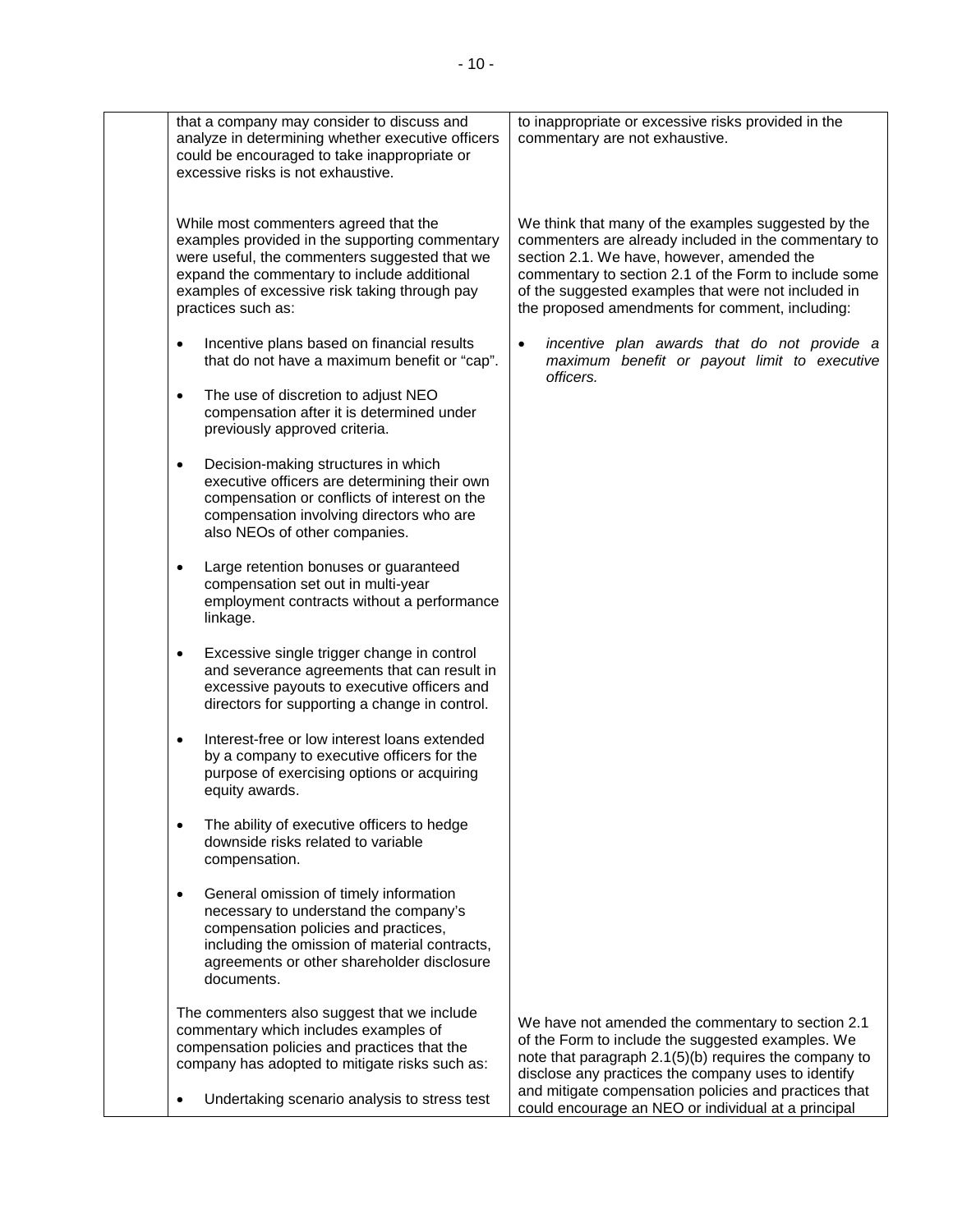|      | the company's compensation policies and<br>practices.<br>Compensation policies and practices (such<br>$\bullet$                                                                                                                                                                                                                                                                                                                                                                                                                                                                  | business unit or division to take inappropriate or<br>excessive risks.                                                                                                                                                                                                                                                                                                                                                                                                                                                                                                                                                                                                                                                                           |
|------|----------------------------------------------------------------------------------------------------------------------------------------------------------------------------------------------------------------------------------------------------------------------------------------------------------------------------------------------------------------------------------------------------------------------------------------------------------------------------------------------------------------------------------------------------------------------------------|--------------------------------------------------------------------------------------------------------------------------------------------------------------------------------------------------------------------------------------------------------------------------------------------------------------------------------------------------------------------------------------------------------------------------------------------------------------------------------------------------------------------------------------------------------------------------------------------------------------------------------------------------------------------------------------------------------------------------------------------------|
|      | as clawback or "malus" polices) that require<br>repayment or forfeiture of compensation<br>earned by taking excessive risks.                                                                                                                                                                                                                                                                                                                                                                                                                                                     |                                                                                                                                                                                                                                                                                                                                                                                                                                                                                                                                                                                                                                                                                                                                                  |
|      | Share ownership guidelines.<br>$\bullet$                                                                                                                                                                                                                                                                                                                                                                                                                                                                                                                                         |                                                                                                                                                                                                                                                                                                                                                                                                                                                                                                                                                                                                                                                                                                                                                  |
| 2.14 | Paragraph 2.1(5)(c) - Disclosure of risks<br>associated with compensation policies and<br>practices (identified risks)                                                                                                                                                                                                                                                                                                                                                                                                                                                           |                                                                                                                                                                                                                                                                                                                                                                                                                                                                                                                                                                                                                                                                                                                                                  |
|      | One commenter suggests that we amend<br>paragraph 2.1(5)(c) to clarify that a discussion of<br>risks that are reasonably likely to have a material<br>adverse effect on the company should be<br>included even if the board has not identified any<br>compensation policies and practices that are<br>reasonably likely to have a material adverse<br>effect on the company.                                                                                                                                                                                                     | We have not made the suggested change. By<br>focusing the requirement to risks that are reasonably<br>likely to have a material adverse effect on the<br>company, we think that investors will have sufficient<br>information to make more informed voting and<br>investment decisions.                                                                                                                                                                                                                                                                                                                                                                                                                                                          |
| 2.15 | Subsection 2.1(5) - Disclosure of risks<br>associated with compensation policies and<br>practices (continuous disclosure review)<br>Two commenters suggest that the CSA commit<br>to conduct a review of the risk disclosures within<br>two years and then refine these requirements to<br>encourage more uniform and complete<br>disclosure.                                                                                                                                                                                                                                    | We note that we closely monitor new rules in the first<br>year of implementation to ensure that they are working<br>as intended. We also note that we have an ongoing<br>commitment to conduct normal course continuous<br>disclosure reviews. These reviews typically include<br>consideration of a company's executive compensation<br>disclosure. Though we do not generally disclose the<br>result of individual reviews, we may publish additional<br>guidance in the form of a staff notice if we find<br>recurring deficiencies or themes in the disclosure that<br>we believe will be of interest to other companies. If<br>warranted, such a staff notice may provide additional<br>guidance on the disclosure of risks associated with |
|      |                                                                                                                                                                                                                                                                                                                                                                                                                                                                                                                                                                                  | compensation policies and practices.                                                                                                                                                                                                                                                                                                                                                                                                                                                                                                                                                                                                                                                                                                             |
| 2.16 | Subsection 2.1(6) - Disclosure regarding NEO<br>or director hedging (general)<br>Nine commenters support the proposed                                                                                                                                                                                                                                                                                                                                                                                                                                                            | We thank the commenters for their support.                                                                                                                                                                                                                                                                                                                                                                                                                                                                                                                                                                                                                                                                                                       |
|      | amendment to require companies to disclose<br>whether the NEOs or directors are permitted to<br>purchase financial instruments that are designed<br>to hedge or offset a decrease in the market value<br>of equity securities granted as compensation or<br>held by the NEO or director. Two commenters<br>also expect that this proposed requirement will<br>cause companies to introduce explicit policies<br>prohibiting hedging of equity-based<br>compensation awards and securities held under<br>share-ownership requirements.<br>One commenter believes that any hedging | We have not made the suggested change. The                                                                                                                                                                                                                                                                                                                                                                                                                                                                                                                                                                                                                                                                                                       |
|      | transactions from NEOs or directors should be                                                                                                                                                                                                                                                                                                                                                                                                                                                                                                                                    | objective of executive compensation disclosure is to                                                                                                                                                                                                                                                                                                                                                                                                                                                                                                                                                                                                                                                                                             |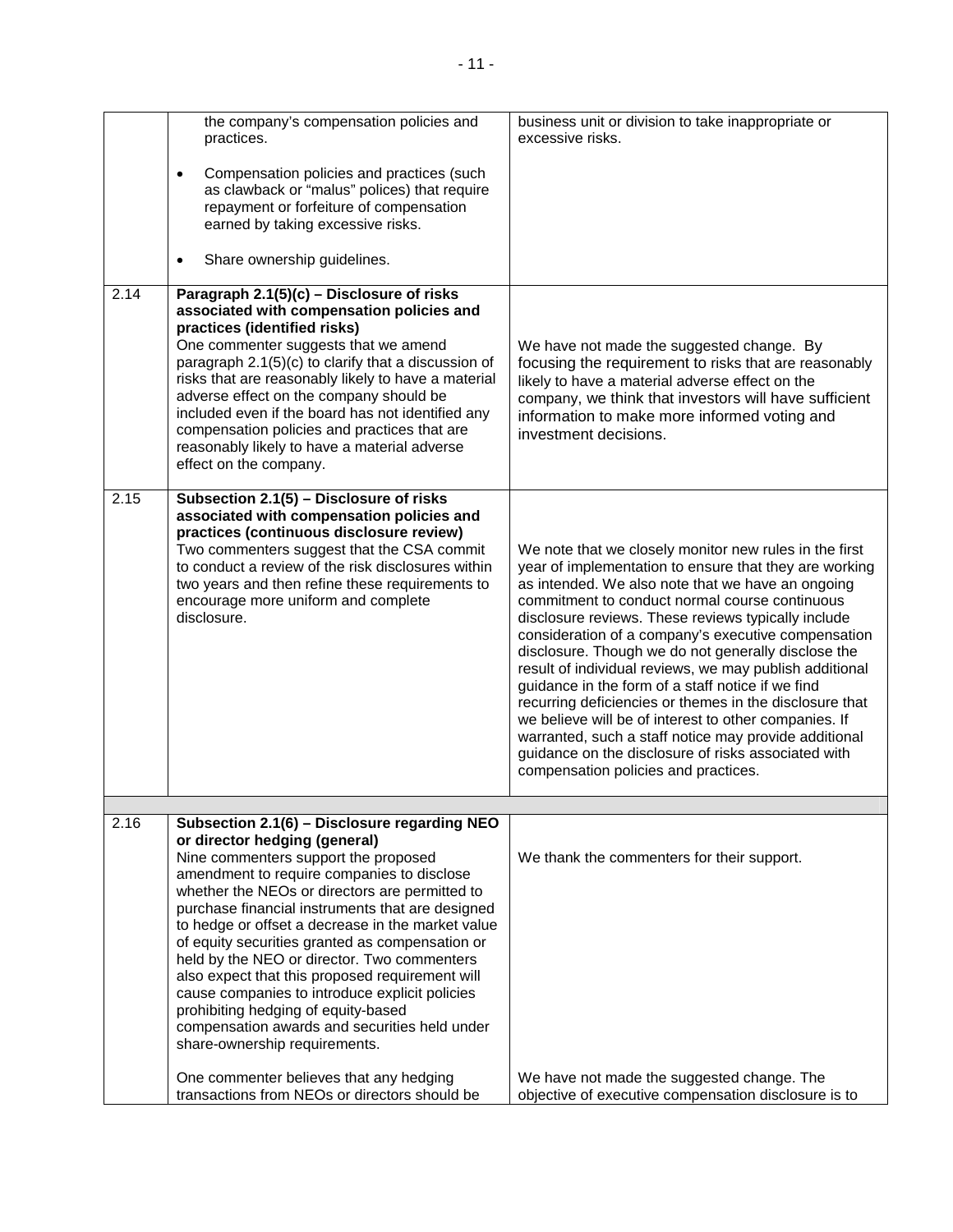|      | strictly prohibited.                                                                                                                                                                                                                                                                                                                                                                                                                                                                                                                                                                                                                                                                                                                                                                               | communicate the compensation policies and practices<br>of the company as opposed to endorsing or prohibiting<br>particular compensation practices or policies.                                                                                                                                                                                                                                                                                                                                                                                                                                                      |
|------|----------------------------------------------------------------------------------------------------------------------------------------------------------------------------------------------------------------------------------------------------------------------------------------------------------------------------------------------------------------------------------------------------------------------------------------------------------------------------------------------------------------------------------------------------------------------------------------------------------------------------------------------------------------------------------------------------------------------------------------------------------------------------------------------------|---------------------------------------------------------------------------------------------------------------------------------------------------------------------------------------------------------------------------------------------------------------------------------------------------------------------------------------------------------------------------------------------------------------------------------------------------------------------------------------------------------------------------------------------------------------------------------------------------------------------|
|      | Four commenters did not think the proposed<br>amendment would provide useful information to<br>investors and were of the view that the insider<br>reporting requirements on SEDI already require<br>companies to disclose whether NEOs or directors<br>engage in any hedging transactions. If the CSA<br>decides to include this requirement in the CD&A,<br>the commenters suggest that the proposed<br>requirement should not focus on whether any<br>NEO or director is permitted to engage in any<br>hedging activities but whether or not any NEO or<br>director has in fact done so during the previously<br>completed financial year.                                                                                                                                                       | We acknowledge these comments. However, we think<br>that the ability of a director or an NEO to engage in any<br>hedging transactions is a potential risk that could have<br>a material adverse effect on the company. We think<br>that companies will have enough flexibility to provide<br>the disclosure they deem necessary to satisfy the<br>objective of executive compensation disclosure set out<br>in section 1.1 of the Form.                                                                                                                                                                             |
| 2.17 | Subsection 2.1(6) - Disclosure regarding NEO<br>or director hedging (additional disclosure)<br>Two commenters suggest that, in addition to the<br>proposed disclosure requirement, companies<br>should also be required to disclose in plain<br>language whether any NEOs and directors,<br>during the most recently completed financial<br>year, engaged in any hedging activities, including<br>a description of the actual hedging instruments.<br>These commenters also argue that providing the<br>names of NEOs or directors who have engaged<br>in hedging activities will not impose additional<br>costs to companies and will allow investors to<br>perform a more targeted and efficient search in<br>SEDI to determine whether a significant<br>misalignment of interests has occurred. | We acknowledge these comments but do not propose<br>to amend the Form to include this suggested change at<br>this time. We note, however, companies may choose<br>to disclose, whether any NEOs and directors, during<br>the most recently completed financial year, engaged in<br>any hedging activities, including a description of the<br>actual hedging instruments, if necessary to satisfy the<br>objective of executive compensation disclosure set out<br>in section 1.1 of the Form.                                                                                                                       |
|      |                                                                                                                                                                                                                                                                                                                                                                                                                                                                                                                                                                                                                                                                                                                                                                                                    |                                                                                                                                                                                                                                                                                                                                                                                                                                                                                                                                                                                                                     |
| 2.18 | Section 2.2 - Performance graph<br>One commenter recommends that, in addition to<br>the present requirement, companies should be<br>required to compare the cumulative total<br>shareholder return against a sector performance<br>metric specific to the company and industry.                                                                                                                                                                                                                                                                                                                                                                                                                                                                                                                    | We have not made the suggested change. Section 2.2<br>does not require companies to use a single<br>performance metric. Companies may use any<br>performance metric they see fit to describe and justify<br>their compensation policies and practices, provided<br>that these performance metrics do not detract from the<br>provision of meaningful and accessible disclosure of<br>compensation information. We note that companies<br>must disclose other pertinent performance metrics, if<br>necessary to satisfy the objective of executive<br>compensation disclosure set out in section 1.1 of the<br>Form. |
| 2.19 | Paragraph 2.4(2)(a) - Compensation                                                                                                                                                                                                                                                                                                                                                                                                                                                                                                                                                                                                                                                                                                                                                                 |                                                                                                                                                                                                                                                                                                                                                                                                                                                                                                                                                                                                                     |
|      | committee (names of committee members)<br>One commenter suggests that paragraph<br>$2.4(2)(a)$ be amended to provide the names of<br>each compensation committee member and, in                                                                                                                                                                                                                                                                                                                                                                                                                                                                                                                                                                                                                    | We have amended paragraph 2.4(2)(a) to read:<br>"disclose the name of each committee member and, in                                                                                                                                                                                                                                                                                                                                                                                                                                                                                                                 |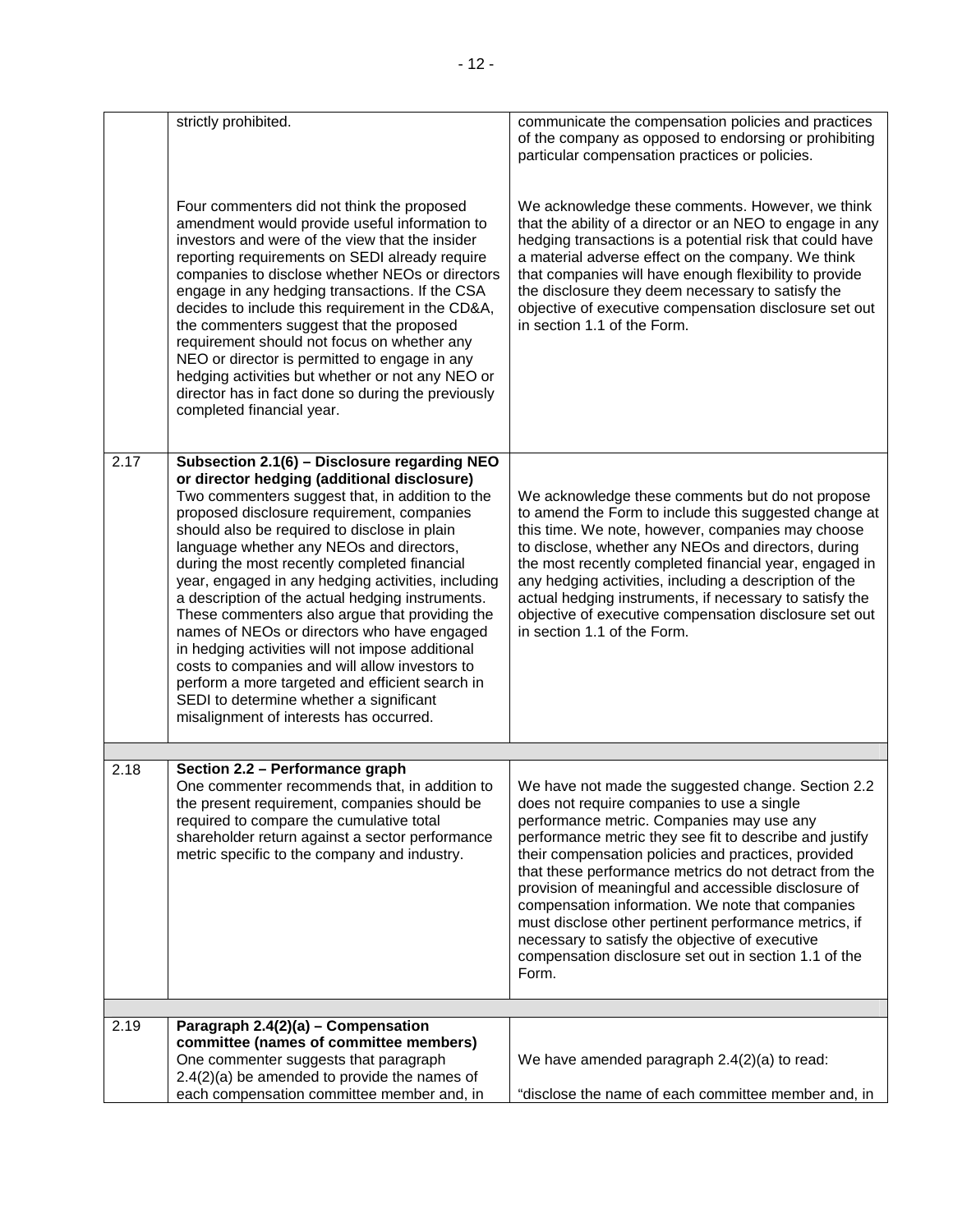| respect of each member, whether or not the<br>member is independent or is not independent.<br>The current provision only requires the company<br>to disclose whether "the committee is composed<br>entirely of independent directors", and does not<br>require disclosure concerning the independence<br>of each member of the compensation committee.                                                                                                                                                                                                                                                                                                                                                                                                  | respect of each member, state whether or not the<br>member is independent or not independent."                                                                                                                                                                                                                                                                                                                                                                                                                                                                                                                                                                                                                                                     |
|---------------------------------------------------------------------------------------------------------------------------------------------------------------------------------------------------------------------------------------------------------------------------------------------------------------------------------------------------------------------------------------------------------------------------------------------------------------------------------------------------------------------------------------------------------------------------------------------------------------------------------------------------------------------------------------------------------------------------------------------------------|----------------------------------------------------------------------------------------------------------------------------------------------------------------------------------------------------------------------------------------------------------------------------------------------------------------------------------------------------------------------------------------------------------------------------------------------------------------------------------------------------------------------------------------------------------------------------------------------------------------------------------------------------------------------------------------------------------------------------------------------------|
| The same commenter further suggests that<br>subsection 2.4(2) of the proposed amendments<br>be amended to provide the following disclosures<br>in respect of the members of the compensation<br>committee, in addition to stating whether each<br>member is independent or not independent:<br>A description of any relationship with the<br>(i)<br>company or its affiliated or subsidiary<br>entities, with a significant shareholder of<br>the issuer or with any of the executive<br>officers of the issuer that the board of<br>directors considered in determining the<br>director's independence; and<br>If the director has a relationship referred<br>(ii)<br>to in paragraph (i), a discussion of why<br>the board of directors considers the | We have not amended the Form to include this<br>suggested change. The definition of director<br>independence for audit committee composition and<br>corporate governance purposes is found in National<br>Instrument 52-110 Audit Committees (NI 52-110).<br>Subject to the "bright-line" tests in subsection 1.4(3) of<br>NI 52-110, a director is independent if he or she has no<br>direct or indirect material relationship with the<br>company. As noted in CSA Staff Notice 58-305 Status<br>Report on the Proposed Changes to the Corporate<br>Governance Regime, the CSA decided, based on the<br>comments received, to not implement proposed<br>changes to the corporate governance regime originally<br>published on December 19, 2008. |
| director to be independent.<br>2.20<br>Paragraph 2.4(2)(c) - Compensation<br>committee (skills and experience of<br>committee members)<br>One commenter noted that the proposed<br>paragraph (c) about compensation committee's<br>skills and experience reflects the increasing<br>importance shareholders are attaching to<br>compensation matters, as well as an<br>acknowledgement of the complexity of the issues<br>considered by the compensation committee.                                                                                                                                                                                                                                                                                     | We thank the commenter for its support.                                                                                                                                                                                                                                                                                                                                                                                                                                                                                                                                                                                                                                                                                                            |
| One commenter is concerned that the disclosure<br>required under paragraph (c) could increase the<br>chances that a director will be singled out in civil<br>litigation by virtue of having certain "skills" or<br>qualifications.                                                                                                                                                                                                                                                                                                                                                                                                                                                                                                                      | We disagree. We note that the disclosure required<br>under paragraph (c) does not impose any additional<br>legal obligations or increase a director's fiduciary<br>obligations and their responsibility to manage or<br>supervise the management of the business and affairs<br>of the company. We think this additional disclosure<br>improves the quality of disclosure provided to investors<br>and will satisfy the objective of executive<br>compensation disclosure set out in section 1.1 of the<br>Form to provide insight into executive compensation as<br>a key aspect of the overall stewardship and<br>governance of the company.                                                                                                     |
| One commenter believes that the proposed<br>paragraph (c) appears to be an unduly narrow<br>focus on the skills and experience that are<br>relevant to a compensation committee member's<br>duties and responsibilities. If such disclosure is<br>required, the commenter questions whether all                                                                                                                                                                                                                                                                                                                                                                                                                                                         | We disagree. Please see our response immediately<br>below.                                                                                                                                                                                                                                                                                                                                                                                                                                                                                                                                                                                                                                                                                         |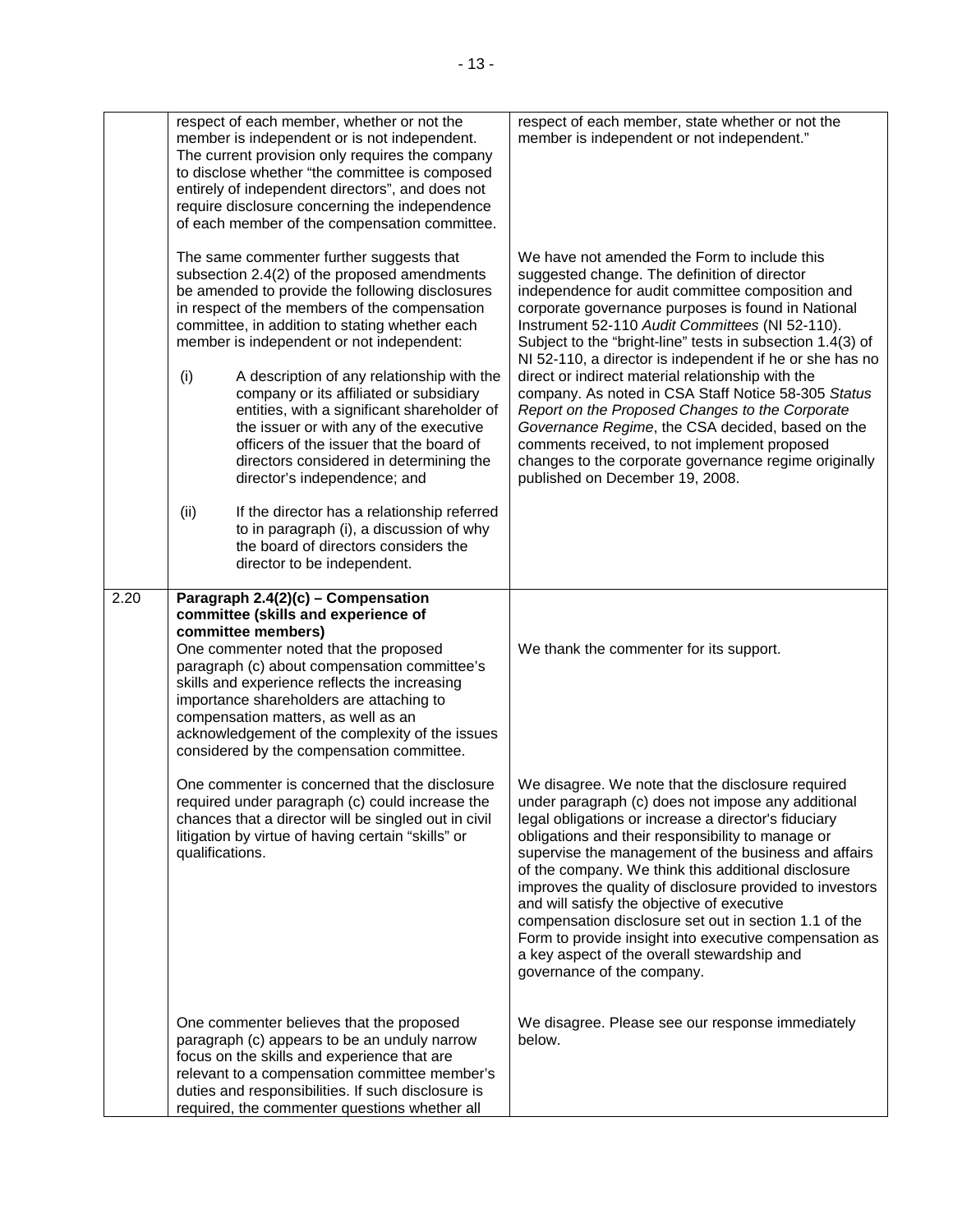|      | experience and expertise relevant to making<br>decisions as to compensation policies and<br>practices be appropriately disclosed.                                                                                                                                                                                                                                                                                                                                                                                                      |                                                                                                                                                                                                                                                                                                                                                                                                                                                                                                                                                                                                                                                                                                                                                                                                                                                                                                                                                                                                                                                  |
|------|----------------------------------------------------------------------------------------------------------------------------------------------------------------------------------------------------------------------------------------------------------------------------------------------------------------------------------------------------------------------------------------------------------------------------------------------------------------------------------------------------------------------------------------|--------------------------------------------------------------------------------------------------------------------------------------------------------------------------------------------------------------------------------------------------------------------------------------------------------------------------------------------------------------------------------------------------------------------------------------------------------------------------------------------------------------------------------------------------------------------------------------------------------------------------------------------------------------------------------------------------------------------------------------------------------------------------------------------------------------------------------------------------------------------------------------------------------------------------------------------------------------------------------------------------------------------------------------------------|
|      | Five commenters believe that the appropriate<br>requirement regarding skills and experience<br>should focus on the composition of the board as<br>a whole in order to ensure that the board has the<br>right mix of skills and competencies. Four<br>commenters suggest that we amend paragraph<br>$2.4(2)(c)$ to read:<br>"describe the skills and experience that enable<br>the board of directors or a committee of the board<br>to make decisions on the suitability of the<br>company's compensation policies and<br>practices;". | We have amended paragraph $2.4(2)(c)$ the Form by<br>removing the words "that are consistent with a<br>reasonable assessment of the company's risk profile"<br>because we think that these words are unnecessary<br>and confusing. We also think that these words<br>detracted from the intent of paragraph 2.4(2)(c) to<br>disclose the skills and experience relevant to making<br>decisions about the company's compensation policies<br>and practices.<br>However, we have not amended the Form to extend<br>the disclosure requirement to the board of directors.<br>The requirements in subsection 2.4(2) of the Form<br>apply to companies who have established a<br>compensation committee. If the company has not<br>established a compensation committee, we think that<br>the company may describe the skills and experience<br>that enable the board of directors to make decisions on<br>the suitability of the company's compensation policies<br>and practices as part of the requirements in subsection<br>$2.4(1)$ of the Form. |
|      | The commenters also suggest that we provide<br>guidance on the expected disclosure similar to<br>the guidance under Part 4 of the Companion<br>Policy to NI 52-110 Audit Committees with<br>respect to financial literacy, financial education<br>and experience. The commenters view that the<br>proposed requirement seems to be more difficult<br>to meet and less clear than what is required in NI<br>52-110.                                                                                                                     | We do not propose to include additional commentary<br>to the Form in response to these comments. We think<br>that it is more appropriate for the board of directors to<br>determine the skills and experience that its directors<br>have with respect to determining the suitability of the<br>company's compensation policies and practices. We<br>note, however, that though we have not provided<br>additional commentary at this time, we closely monitor<br>new requirements in the first year after implementation.                                                                                                                                                                                                                                                                                                                                                                                                                                                                                                                        |
|      | One commenter suggests that we amend the<br>proposed requirement to encourage the<br>disclosure of committee members' education and<br>training in compensation matters.                                                                                                                                                                                                                                                                                                                                                               | We acknowledge these comments but do not propose<br>to amend the Form to include this suggested change at<br>this time.                                                                                                                                                                                                                                                                                                                                                                                                                                                                                                                                                                                                                                                                                                                                                                                                                                                                                                                          |
| 2.21 | Paragraph 2.4(3)(c) - Compensation<br>consultants or advisors<br>Two commenters suggest that paragraph<br>$2.4(3)(c)$ be amended to clarify that disclosure is<br>required if the consultant or advisor or any of its<br>affiliates has provided any services for the<br>company, any of its affiliated or subsidiary<br>entities, or any of its directors or members of<br>management other than or in addition to<br>compensation services for any of the company's<br>directors or executive officers.                              | We have amended paragraph $2.4(3)(c)$ of the Form to<br>read:<br>"If the consultant or advisor has provided any<br>services to the company, or to its affiliated or<br>subsidiary entities, or to any of its directors or<br>members of management, other than or in<br>addition to compensation services provided for<br>any of the company's directors or executive<br>officers,<br>(i)<br>state this fact and briefly describe<br>the nature of the work,                                                                                                                                                                                                                                                                                                                                                                                                                                                                                                                                                                                     |
|      |                                                                                                                                                                                                                                                                                                                                                                                                                                                                                                                                        | (ii)<br>disclose whether the board of                                                                                                                                                                                                                                                                                                                                                                                                                                                                                                                                                                                                                                                                                                                                                                                                                                                                                                                                                                                                            |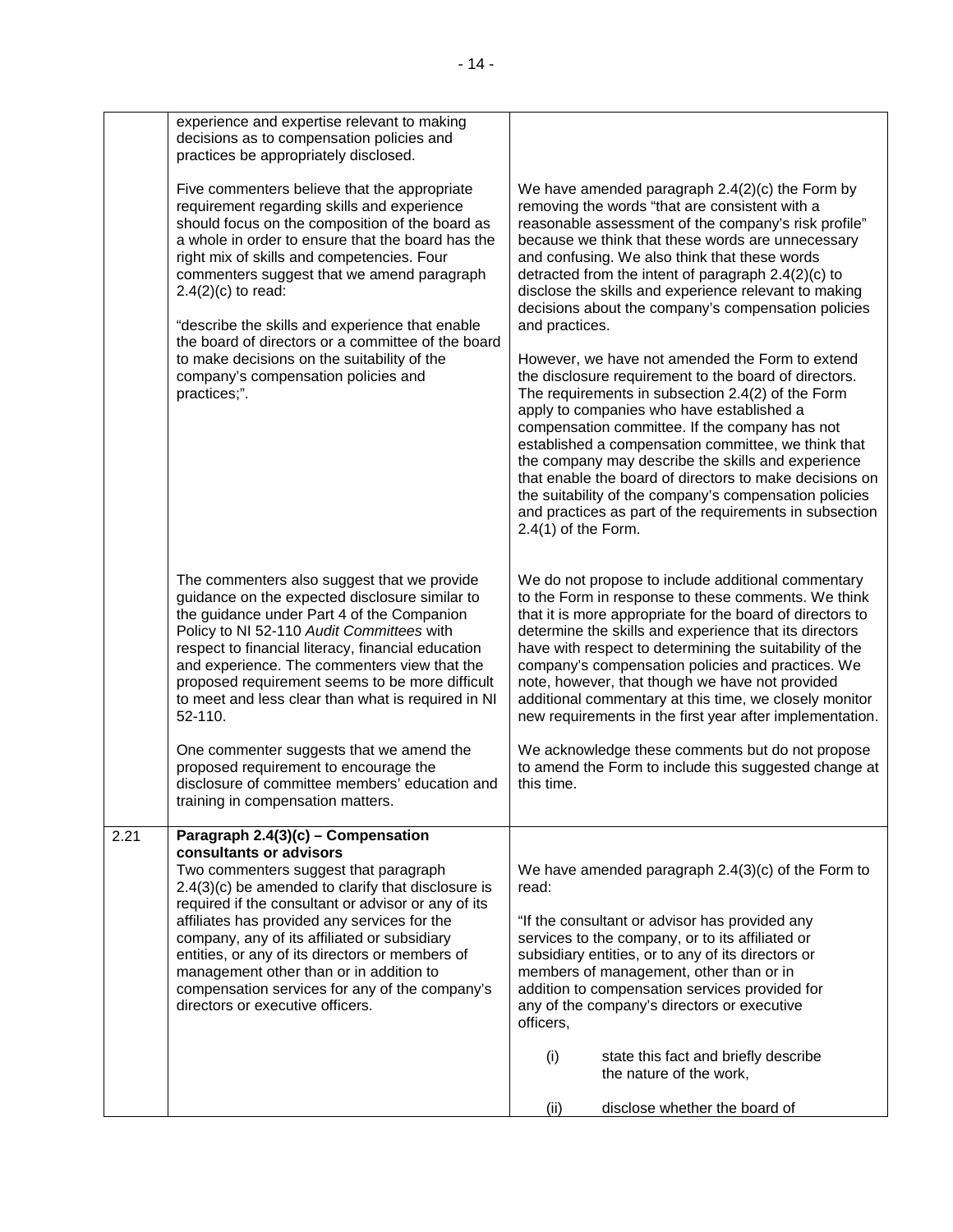|      |                                                                                                                                                                                                                                                                                                                                                                                                                                                                                                                                                                                                                                                                                                                                                                                   | directors must pre-approve other<br>services the consultant or advisor, or<br>any of its affiliates, provides to the<br>company at the request of<br>management."                                                                                                                                                                                                        |
|------|-----------------------------------------------------------------------------------------------------------------------------------------------------------------------------------------------------------------------------------------------------------------------------------------------------------------------------------------------------------------------------------------------------------------------------------------------------------------------------------------------------------------------------------------------------------------------------------------------------------------------------------------------------------------------------------------------------------------------------------------------------------------------------------|--------------------------------------------------------------------------------------------------------------------------------------------------------------------------------------------------------------------------------------------------------------------------------------------------------------------------------------------------------------------------|
|      | One commenter suggests that, whether<br>disclosing the fees paid by the company to the<br>consultant for other services to the company will<br>assist investors in assessing potential conflicts of<br>interest, the proposed amendments should be<br>revised to provide that companies are required to<br>disclose all potential conflicts of interest relating<br>to their compensation consultants. For example,<br>if a compensation consultant is involved in<br>determining the compensation for a member of<br>the compensation committee of a company who<br>is also an executive at another company, the<br>commenter states that this would be a potential<br>conflict of interest that should be disclosed, but<br>would not be captured by the proposed<br>amendment. | We have not amended the Form to include this<br>suggested change. By focusing the requirement on<br>other services performed to the company and a<br>breakdown of all fees provided, we think that<br>investors will have sufficient information to make<br>more informed voting and investment decisions.                                                               |
| 2.22 | Paragraph 2.4(3)(d) - Disclosure of fees paid<br>to compensation consultants and advisors<br>(generally)<br>Generally, eight commenters support the<br>proposed requirement to disclose fees paid to<br>compensation consultants and advisors for each<br>service provided in all circumstances and think<br>that the disclosure of the fees paid to<br>compensation consultants or advisors is useful to<br>assess the company's compensation policies and<br>practices.                                                                                                                                                                                                                                                                                                         | We thank the commenters for their support.                                                                                                                                                                                                                                                                                                                               |
|      | Two commenters do not support the proposed<br>requirement and are concerned that such<br>disclosure will merely further drive upward the<br>costs of compensation determination.                                                                                                                                                                                                                                                                                                                                                                                                                                                                                                                                                                                                  | We disagree. We think the requirement to provide a<br>breakdown of all fees paid to compensation<br>consultants or advisors for each service provided will<br>enhance the transparency of the company's<br>compensation policies and practices and will provide<br>investors with clearer and more meaningful executive<br>compensation disclosure.                      |
|      | Six commenters think that there should be no<br>disclosure obligation to disclose the fees of<br>compensation consultants and advisors who did<br>not provide additional services to the company.                                                                                                                                                                                                                                                                                                                                                                                                                                                                                                                                                                                 | We have not amended the Form to include this<br>suggested change. We believe that the disclosure of<br>fees paid to compensation consultants provides<br>meaningful information about the company's<br>compensation policies and practices in all situations,<br>regardless of whether the compensation consultant or<br>advisor provided other services to the company. |
| 2.23 | Paragraph 2.4(3)(d) - Disclosure of fees paid<br>to compensation consultants and advisors<br>(definition)<br>Two commenters request that we clarify whether<br>"compensation consultant or advisor" would<br>include legal, accounting, tax and other advisors.                                                                                                                                                                                                                                                                                                                                                                                                                                                                                                                   | We confirm that compensation consultant or advisor<br>does not include legal, accounting and tax. We note<br>that the previous requirement in Item 7(d) of Form 58-<br>101F1 Corporate Governance Disclosure also included<br>the words "compensation consultant or advisor". We                                                                                         |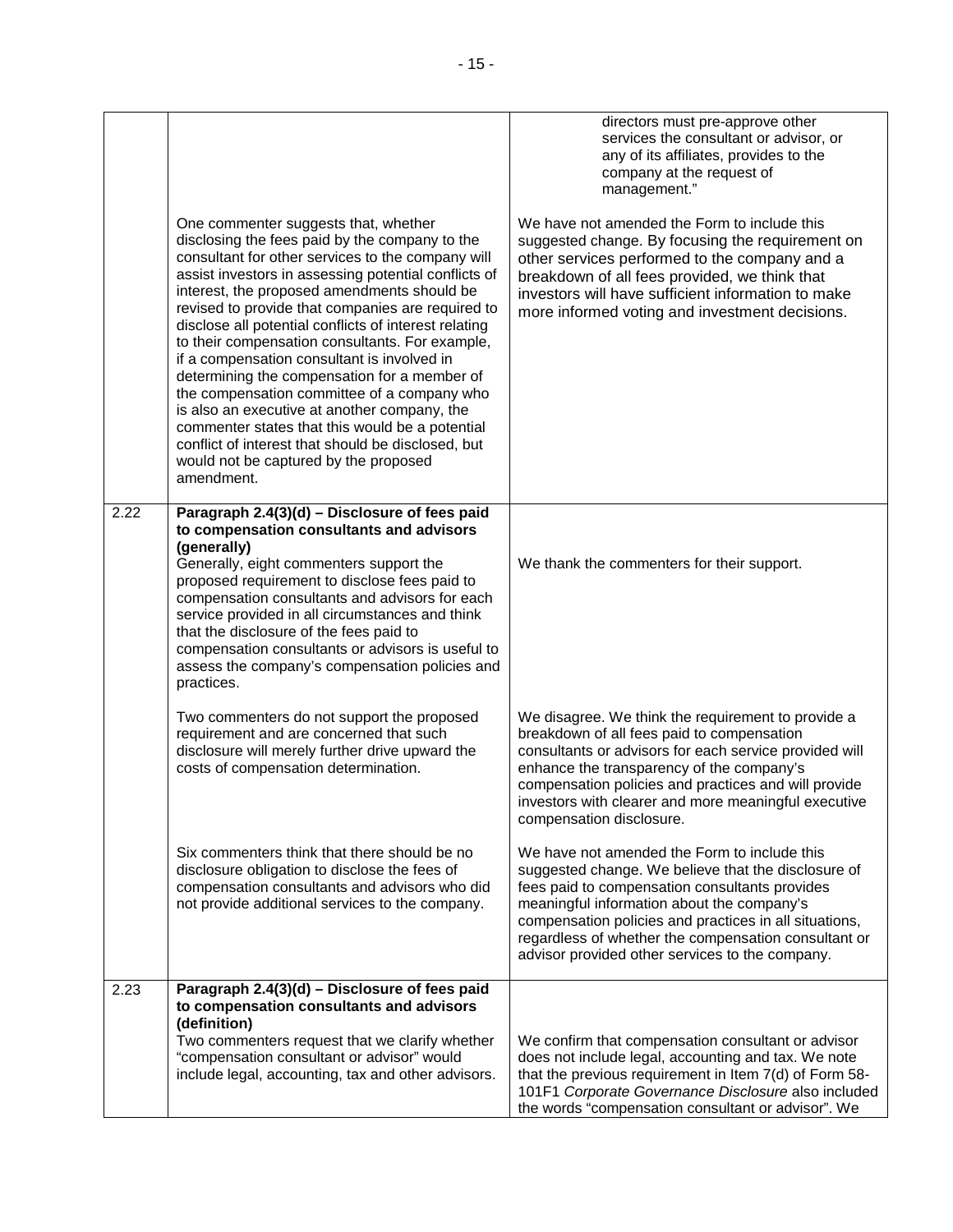|      |                                                                                                                                                                                                                                                                                                                                                                                                                                                        | do not think that an amendment to paragraph 2.4(3)(d)<br>of the Form is necessary in response to these<br>comments.                                                                                                                                                                                                                                                                                                             |
|------|--------------------------------------------------------------------------------------------------------------------------------------------------------------------------------------------------------------------------------------------------------------------------------------------------------------------------------------------------------------------------------------------------------------------------------------------------------|---------------------------------------------------------------------------------------------------------------------------------------------------------------------------------------------------------------------------------------------------------------------------------------------------------------------------------------------------------------------------------------------------------------------------------|
| 2.24 | Paragraph 2.4(3)(d) - Disclosure of fees paid<br>to compensation consultants and advisors<br>(materiality threshold)<br>Eight commenters agree that we should not<br>impose a materiality threshold in disclosing the<br>fees paid to compensation consultants or<br>advisors.<br>Five commenters believe that there should be a<br>fee materiality threshold consistent with the<br>approach adopted by the SEC (e.g.<br>US\$120,000).                | We thank the commenters for their support. Consistent<br>with the proposed amendment published for comment,<br>paragraph 2.4(3)(d) of the Form does not include a<br>materiality threshold.                                                                                                                                                                                                                                     |
|      | In addition, where fee disclosure is required<br>because it exceeds the threshold, two<br>commenters suggest that the total fees charged<br>by the consultant for all services rendered should<br>also be expressed in relation to the total<br>revenues of the consulting firm so that the reader<br>can have a sense of the materiality of fees. One<br>commenter suggests that the following<br>information should also be disclosed:               | We thank the commenters for their comments.<br>However, we do not propose to amend the Form to<br>include the suggested changes at this time.                                                                                                                                                                                                                                                                                   |
|      | The number of company shares held by the<br>$\bullet$<br>compensation expert or his firm, and                                                                                                                                                                                                                                                                                                                                                          |                                                                                                                                                                                                                                                                                                                                                                                                                                 |
|      | Any business relationship between the<br>$\bullet$<br>compensation expert and a member of the<br>board directors, a member of the<br>compensation committee, or with companies<br>with which board members have professional<br>relationships.                                                                                                                                                                                                         |                                                                                                                                                                                                                                                                                                                                                                                                                                 |
| 2.25 | Paragraph 2.4(3)(d) - Disclosure of fees paid<br>to compensation consultants and advisors<br>(materiality threshold)<br>One commenter requests that we clarify that<br>companies must disclose the aggregate fees paid<br>to each compensation consultant or advisor<br>retained on a "per consultant basis" and may not<br>aggregate the amounts paid to all consultants.                                                                             | We confirm that companies must disclose aggregate<br>fees paid on a "per consultant" basis. We have<br>amended subparagraphs 2.4(3)(d)(i) and (ii) in<br>response to this comment.                                                                                                                                                                                                                                              |
|      | <b>ITEM 3 - SUMMARY COMPENSATION TABLE (SCT)</b>                                                                                                                                                                                                                                                                                                                                                                                                       |                                                                                                                                                                                                                                                                                                                                                                                                                                 |
| 3.1  | Subsection 3.1(4) - Fair value of option-based<br>awards                                                                                                                                                                                                                                                                                                                                                                                               |                                                                                                                                                                                                                                                                                                                                                                                                                                 |
|      | One commenter suggests that we amend the<br>requirement for disclosure of the fair value of<br>option-based awards granted to provide that,<br>where option-based awards are performance-<br>based, and the results of the formula are known<br>when the disclosure is prepared, the amount to<br>be included in the SCT should be the net value of<br>the option-based awards that the NEO actually<br>received on the achievement of the performance | Please see our response to comment 1.3. Under<br>subsection 1.3(2) of the Form, a company may not<br>alter the presentation of the SCT by adding columns or<br>other information. Subparagraph 1.3(2)(a)(ii) also<br>clarifies that companies may choose to add another<br>table, column or other information, so long as the<br>additional information does not detract from the SCT<br>prescribed in section 3.1 of the Form. |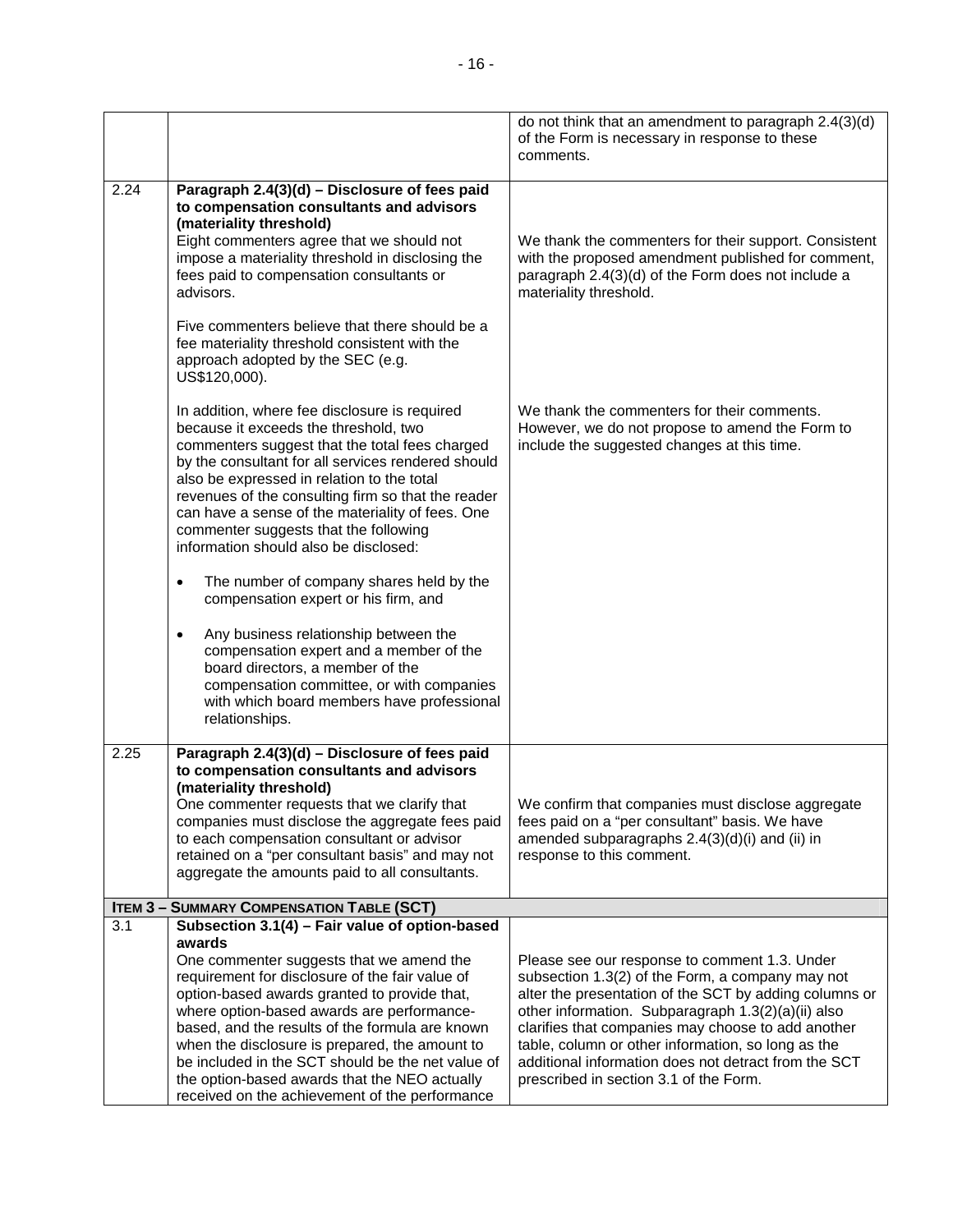|     | measures. The commenter also states that the<br>current requirement permits companies to alter<br>the layout of the SEC in order to disclose its total<br>compensation more fully and accurately.                                                                                                                                                                                                                                                                                                                                                                                                                                                                                                        |                                                                                                                                                                                                                                                                                                                        |
|-----|----------------------------------------------------------------------------------------------------------------------------------------------------------------------------------------------------------------------------------------------------------------------------------------------------------------------------------------------------------------------------------------------------------------------------------------------------------------------------------------------------------------------------------------------------------------------------------------------------------------------------------------------------------------------------------------------------------|------------------------------------------------------------------------------------------------------------------------------------------------------------------------------------------------------------------------------------------------------------------------------------------------------------------------|
| 3.2 | Subsection 3.1(5) - Reconciliation to<br>"accounting fair value"<br>Five commenters support the proposed<br>amendment to require, in all circumstances,<br>companies to disclose the methodology used to<br>calculate grant date fair value of all equity-based<br>awards, including key assumptions and estimates<br>used for each calculation and why the company<br>chose that methodology.                                                                                                                                                                                                                                                                                                           | We thank the commenters for their support.                                                                                                                                                                                                                                                                             |
|     | Conversely, four commenters believe that<br>companies should be allowed to cross-reference<br>to their financial statements with respect to the<br>methodology used to calculate grant date fair<br>value of equity-based awards.                                                                                                                                                                                                                                                                                                                                                                                                                                                                        | We disagree. We have not amended the Form to make<br>the suggested change. We think that disclosing the<br>methodology, including the key assumptions and<br>estimates, used to calculate the accounting fair value<br>reported in the company's SCT provides useful<br>information to investors in all circumstances. |
|     | One commenter believes that the requirement to<br>describe the methodology and disclose the key<br>assumptions used in calculating grant date fair<br>value would not provide useful information to<br>investors and would require significant time<br>commitments for companies to prepare and for<br>investors to interpret. The commenter said that<br>companies often use different sets of<br>assumptions to value grants made to different<br>groups of employees and also note that when<br>grants are made at various dates during the year,<br>the assumptions will vary from one grant to<br>another and disclosure of each would potentially<br>result in an excessive amount of information. |                                                                                                                                                                                                                                                                                                                        |
| 3.3 | Subsection 3.1(10) - All other compensation<br>One commenter suggests that we clarify that<br>column (h) "all other compensation" should only<br>be confined to perquisites that are not properly<br>characterized as salary or bonus payments and<br>that cash payments made in lieu of pension<br>benefits that are essentially characterized as part<br>of a salary or bonus should not be disclosed in<br>column "h".                                                                                                                                                                                                                                                                                | We do not think that any further amendment to the<br>Form is necessary. Subsection 3.1(13) of the Form<br>provides that any compensation an NEO elects to<br>exchange must be reported as compensation in the<br>column appropriate for the form of compensation<br>exchanged.                                         |
| 3.4 | Paragraph 3.1(10)(i) - Personal registered<br>retirement savings plan<br>One commenter suggests that we replace the<br>words "to a personal registered retirement<br>savings plan" with "to a personal savings plan like<br>a registered retirement savings plan".<br>Two commenters ask whether this change<br>applies equally to "Group" RRSPs sponsored by<br>the company as well as to individual RRSPs and<br>ask that the word "personal" be deleted from the<br>proposed wording.                                                                                                                                                                                                                 | We have amended paragraph 3.1(10)(i) of the Form to<br>read: "any company contribution to a personal savings<br>plan like a registered retirement savings plan made on<br>behalf of the NEO". This would include any registered<br>retirement savings plan sponsored by the company.                                   |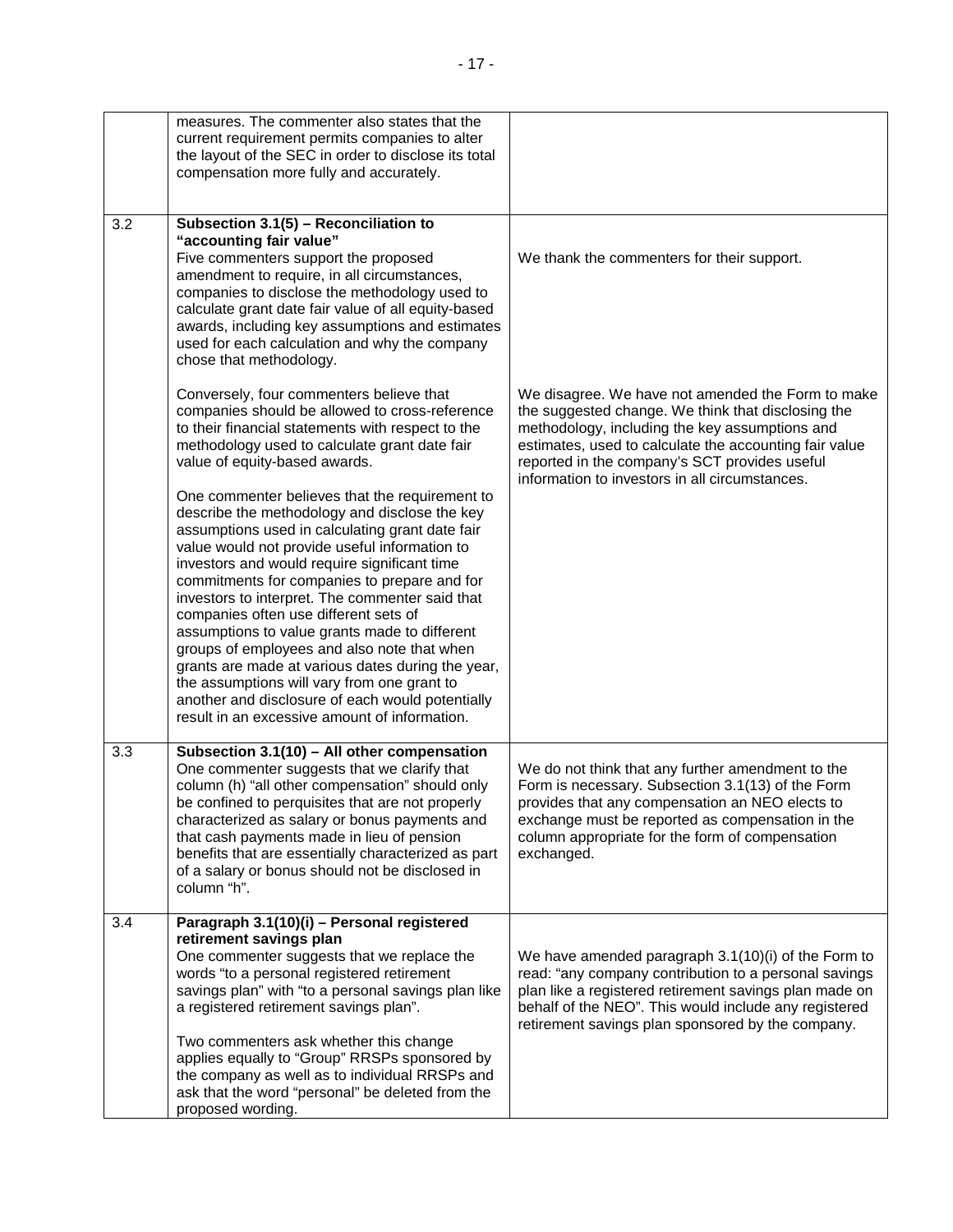| <b>ITEM 4 - INCENTIVE PLAN AWARDS</b> |                                                                                                                                                                                                                                                                                                                                                                                                                                                                                                                                                                                    |                                                                                                                                                                                                                                                                                                                                                                                                                                                                                                                                                                                                           |  |
|---------------------------------------|------------------------------------------------------------------------------------------------------------------------------------------------------------------------------------------------------------------------------------------------------------------------------------------------------------------------------------------------------------------------------------------------------------------------------------------------------------------------------------------------------------------------------------------------------------------------------------|-----------------------------------------------------------------------------------------------------------------------------------------------------------------------------------------------------------------------------------------------------------------------------------------------------------------------------------------------------------------------------------------------------------------------------------------------------------------------------------------------------------------------------------------------------------------------------------------------------------|--|
| 4.1                                   | Subsection $4.1(7)$ – Market or payout value of<br>share-based awards that have not vested<br>One commenter explains that many companies<br>prefer to report their unvested share-based<br>awards in the table at target, rather than at<br>threshold or on some other basis, as they believe<br>that this disclosure is more useful information to<br>provide to investors. The commenter also<br>explains that, in many share-based award plans<br>with performance vesting requirements, the<br>minimum payout is nil if the threshold<br>performance requirements are not met. | We acknowledge the comment but have not amended<br>the Form to make the suggested change. Companies<br>should present this information in the clearest manner<br>possible. Companies may report the market or payout<br>value of unvested share-based awards at target if they<br>believe the disclosure is necessary in order to satisfy<br>the objective of executive compensation disclosure set<br>out in section 1.1 of the Form.                                                                                                                                                                    |  |
| 4.2                                   | Subsection 4.1(8) - Disclosure of market<br>value of vested share-based awards<br>Two commenters recommend that we remove<br>the requirement to disclose the aggregate market<br>value or payout value of vested share-based<br>awards that have not been paid or distributed.<br>The commenters felt that the proposed<br>requirement may generate double-counting of the<br>same compensation.                                                                                                                                                                                   | We have not amended the Form in response to these<br>comments. The requirement to disclose the aggregate<br>market value or payout value of vested share-based<br>awards that have not paid out or distributed is different<br>and serves a different purpose than the requirement in<br>subsection 4.2(3) of the Form, since the table required<br>by subsection 4.2(1) of the Form is intended to capture<br>the value of all awards that were vested or earned<br>during the most recently completed financial year.                                                                                   |  |
|                                       | To address these concerns, one commenter<br>suggests that we add an additional column<br>entitled "Number of shares or units of shares that<br>have vested and have not been paid out or<br>distributed".                                                                                                                                                                                                                                                                                                                                                                          | We have not made the suggested change. Please see<br>our response above.                                                                                                                                                                                                                                                                                                                                                                                                                                                                                                                                  |  |
| 4.3                                   | Section 4.2 - Value vested or earned during                                                                                                                                                                                                                                                                                                                                                                                                                                                                                                                                        |                                                                                                                                                                                                                                                                                                                                                                                                                                                                                                                                                                                                           |  |
|                                       | the year<br>One commenter recommends that we delete<br>column (d) of this table for non-equity incentive<br>plan compensation because the column merely<br>reiterates the same amounts described in the<br>SCT for the current year.                                                                                                                                                                                                                                                                                                                                               | We have not made the suggested change. While we<br>acknowledge that the value reported in column (d) of<br>the "Value vested or earned during the year" table will<br>be the same value, or the sum of the value reported for<br>annual incentive plans and long-term incentive plans,<br>that is disclosed in the SCT under subsection 3.1(8),<br>we think that the table required by subsection 4.2(1) of<br>the Form serves a different purpose than the SCT and<br>is intended to capture the value of all awards that were<br>vested or earned during the most recently completed<br>financial year. |  |
|                                       | <b>ITEM 5 - PENSION PLAN BENEFITS</b>                                                                                                                                                                                                                                                                                                                                                                                                                                                                                                                                              |                                                                                                                                                                                                                                                                                                                                                                                                                                                                                                                                                                                                           |  |
| 5.1                                   | Subsection 5.1(4) - Commentary (calculation<br>of annual benefits payable at year-end)<br>Two commenters disagree with the proposed<br>formula for calculating the annual benefit payable<br>at year end for the following reasons:                                                                                                                                                                                                                                                                                                                                                | We have amended subsection 5.1(4) of the Form in<br>response to these comments. Paragraph 5.1(4)(a)<br>reads as follows:                                                                                                                                                                                                                                                                                                                                                                                                                                                                                  |  |
|                                       | There is not necessarily one single<br>٠<br>"presumed retirement age" used to calculate<br>the present value of the obligation. Rather, a<br>company may be assuming probabilities of                                                                                                                                                                                                                                                                                                                                                                                              | "In column (c), disclose<br>(a) the annual lifetime benefit payable at the end<br>of the most recently completed financial year                                                                                                                                                                                                                                                                                                                                                                                                                                                                           |  |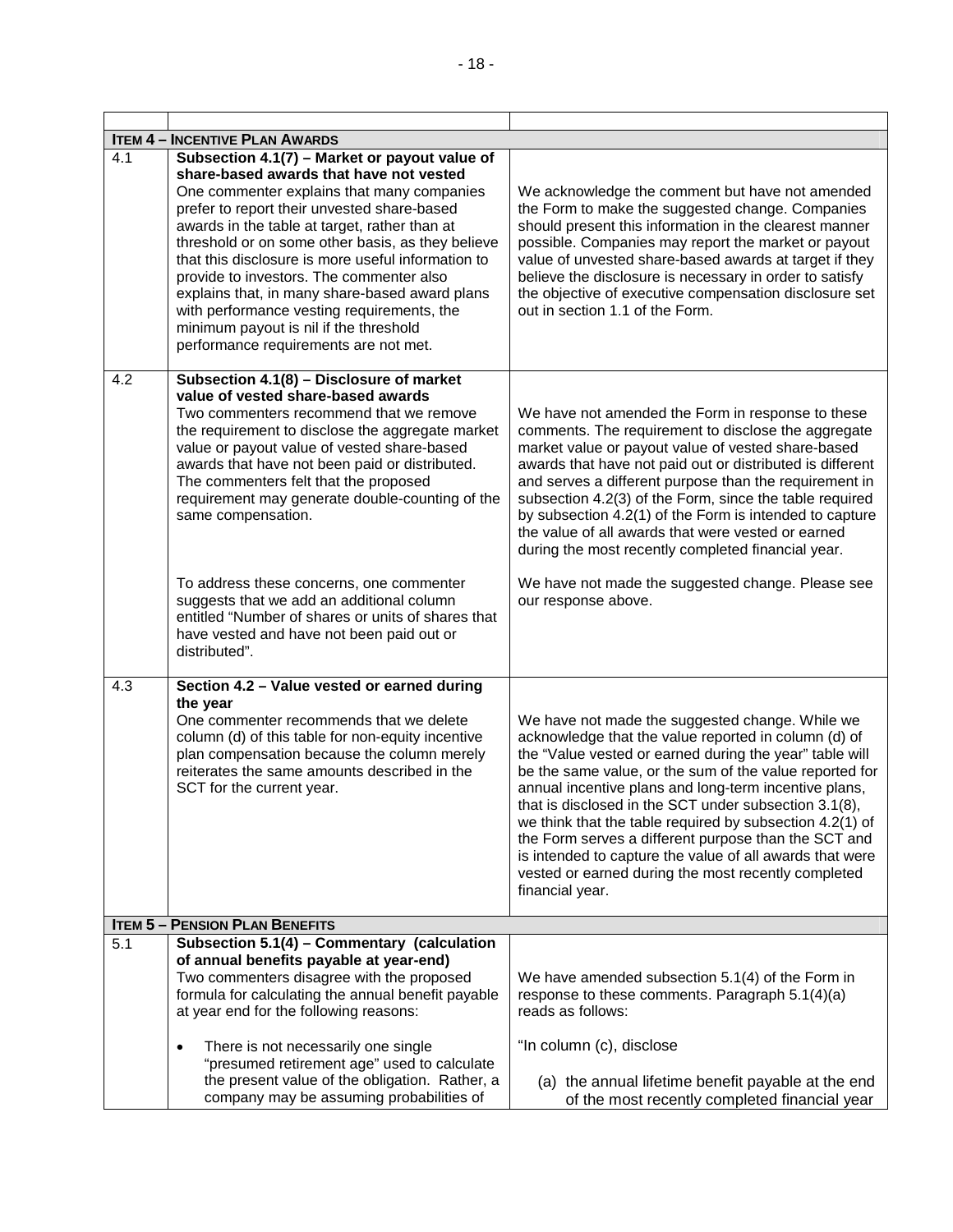|     | retirement at various ages.<br>Using the benefit payable at the presumed<br>$\bullet$<br>retirement age and multiplying it by the ratio<br>of years of credited service at year end to<br>years of credited service at presumed<br>retirement age is different than current<br>practice.                                                                                                                                                                    | in column (c1) based on years of credited<br>service reported in column (b) and actual<br>pensionable earnings as at the end of the<br>most recently completed financial year. For<br>purposes of this calculation, the company<br>must assume that the NEO is eligible to<br>receive payments or benefits at year end"                                                                             |
|-----|-------------------------------------------------------------------------------------------------------------------------------------------------------------------------------------------------------------------------------------------------------------------------------------------------------------------------------------------------------------------------------------------------------------------------------------------------------------|-----------------------------------------------------------------------------------------------------------------------------------------------------------------------------------------------------------------------------------------------------------------------------------------------------------------------------------------------------------------------------------------------------|
|     | It is not appropriate to prorate over credited<br>$\bullet$<br>service at year end in all pension designs.<br>Both commenters suggest that paragraph<br>5.1(4)(a) should prescribe a specific age, such as<br>age 65, which will enable comparison of<br>information from one reporting period to the next.<br>In the alternative, one of the commenters<br>suggests we should remove the proposed<br>formula.                                              | We have also amended the commentary to subsection<br>5.1(4) to clarify that a company may calculate the<br>annual lifetime benefit payable in accordance with the<br>methodology included in the commentary or in<br>accordance with another formula if the company<br>reasonably believes that it produces a more<br>meaningful calculation of the annual lifetime benefit<br>payable at year end. |
| 5.2 | Subsection 5.2(3) Non-compensatory<br>amounts<br>Thirteen commenters do not object to the<br>elimination of the requirement to disclose<br>employee contributions and regular investment<br>earnings on employer and employee<br>contributions.                                                                                                                                                                                                             | We thank the commenters for their comments. In<br>response to the comments, we have deleted<br>subsection 5.2(3) of the Form. We note, however, that<br>the other requirements in section 5.2 of the Form<br>remain the same.                                                                                                                                                                       |
|     | Four commenters believe that column (d) of the<br>defined contribution plans table should be<br>maintained since the non-compensatory amount<br>would also include deemed investment earnings<br>on the defined contribution accumulations to the<br>extent they are not considered above-market or<br>preferential earnings and would create a liability<br>to the company.                                                                                |                                                                                                                                                                                                                                                                                                                                                                                                     |
| 5.3 | Section 5.2 - Defined contribution plans table<br>(accumulated value at start of year)<br>One commenter suggests deleting column (b)<br>"accumulated value at start of year", if column (d)<br>"non-compensatory amount" is deleted, leaving<br>the defined contribution plan table to simply show<br>the compensatory amount (currently column (c))<br>and the accumulated value at year end (currently<br>column (e)).                                    | We have not amended the Form in response to this<br>comment. We think that including the "accumulated<br>value at start of year" column provides meaningful<br>information to investors and will facilitate year-to-year<br>comparisons of the accumulated value of defined<br>contribution plans.                                                                                                  |
| 5.4 | <b>Section 5.2 (Commentary)</b><br>One commenter suggests that the proposed<br>wording to commentary number 2 should be<br>revised to the following:<br>"Registered retirement savings plans can be<br>excluded from the defined contribution plans<br>tables, however, any contributions made by the<br>company or a subsidiary of the company to a<br>registered retirement savings plan on behalf of<br>the NEO must still be disclosed in column (h) of | We have amended the commentary to section 5.2 of<br>the Form to read:<br>"Any contributions made by the company or a<br>subsidiary of the company to a personal savings plan<br>like a registered retirement savings plan made on<br>behalf of the NEO must still be disclosed in column (h)<br>of the Summary Compensation Table, as required by<br>paragraph $3.1(10)(i)$ ."                      |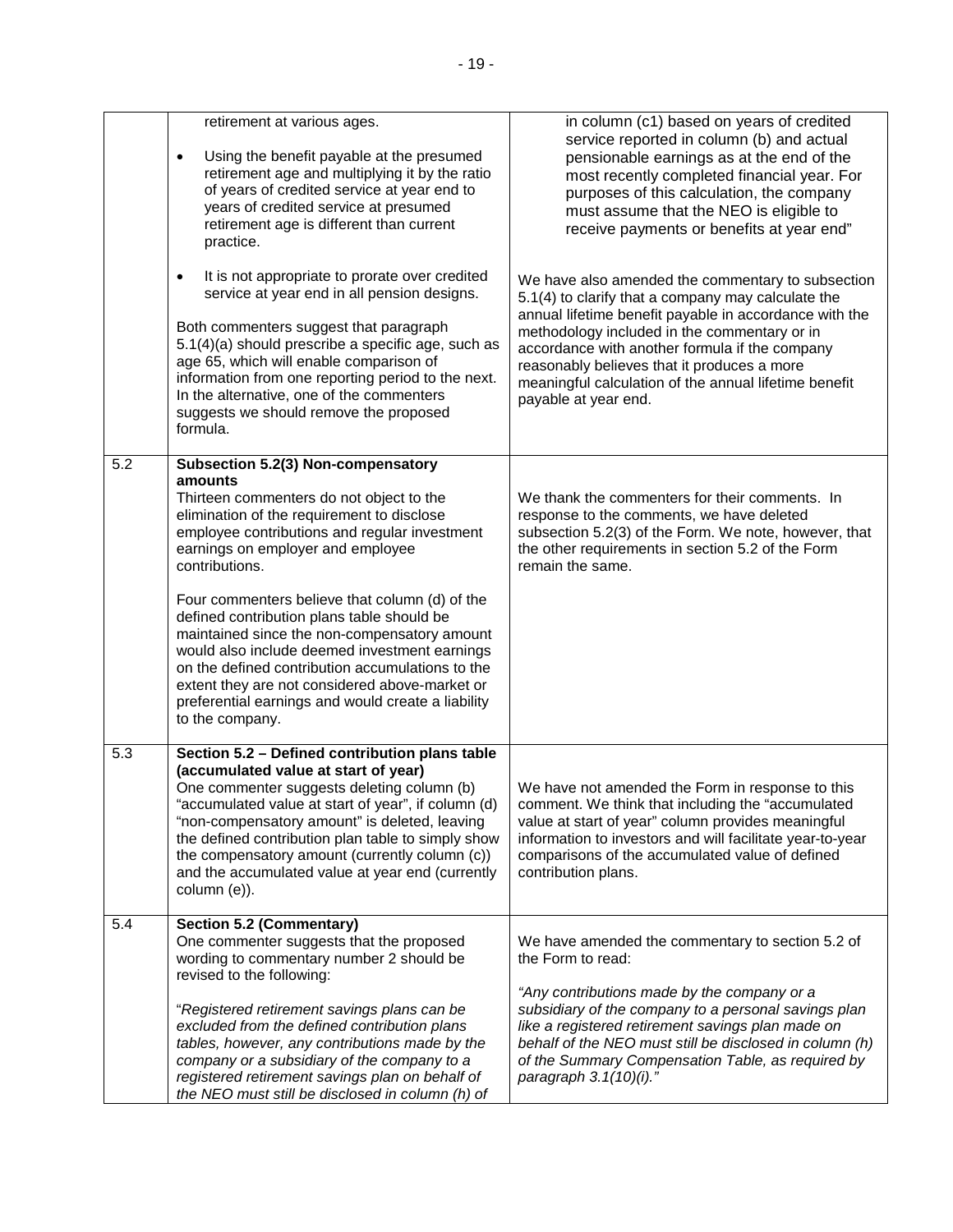|                     | the Summary Compensation Table, as required<br>by paragraph $3.1(10)(i)$ ."                                                                                                                                                                                                                                                                                                                                                                                                      |                                                                                                                                                                                                                                                                                                                                                                                                                                                |
|---------------------|----------------------------------------------------------------------------------------------------------------------------------------------------------------------------------------------------------------------------------------------------------------------------------------------------------------------------------------------------------------------------------------------------------------------------------------------------------------------------------|------------------------------------------------------------------------------------------------------------------------------------------------------------------------------------------------------------------------------------------------------------------------------------------------------------------------------------------------------------------------------------------------------------------------------------------------|
|                     | <b>AMOUNT REALIZED UPON EXERCISE OF EQUITY AWARDS</b>                                                                                                                                                                                                                                                                                                                                                                                                                            |                                                                                                                                                                                                                                                                                                                                                                                                                                                |
| 6.1                 | Six commenters do not support the CSA's<br>intention of not reintroducing the requirement to<br>disclose the amount realized from the exercise of<br>stock options.                                                                                                                                                                                                                                                                                                              | We thank the commenters for their comments. We<br>continue to think that the executive compensation<br>disclosure rules should be focused on the board's<br>compensation-based decisions, rather than the<br>executive officer's investment decisions.                                                                                                                                                                                         |
|                     | The commenters made the following additional<br>comments in support of reintroducing the<br>requirement:<br>The disclosure provided at the time of grant<br>$\bullet$                                                                                                                                                                                                                                                                                                            | While we not intend to reintroduce this requirement at<br>this time, we note however that, as part of the<br>rulemaking process, we intend to monitor these<br>developments and may consider additional<br>communication with stakeholders to address any                                                                                                                                                                                      |
|                     | is an estimate of what the Board believes it<br>was paying the NEO and does not provide<br>information on what the NEO actually<br>received.                                                                                                                                                                                                                                                                                                                                     | issues that arise as a result of this monitoring process.                                                                                                                                                                                                                                                                                                                                                                                      |
|                     | Six commenters support the CSA's intention not<br>to reintroduce this requirement and made the<br>following additional comments against<br>reintroducing the requirement.                                                                                                                                                                                                                                                                                                        |                                                                                                                                                                                                                                                                                                                                                                                                                                                |
|                     | The current disclosure requirements with<br>$\bullet$<br>respect to grant date fair value already<br>assume that the issuer takes into account the<br>fair market value of equity grants. A<br>requirement to disclose the amount realized<br>upon exercise of equity awards is duplicative<br>and misleads the reader to think that the<br>executive has obtained a new benefit from<br>the issuer, where the expected benefits were<br>already disclosed at the time of grant. |                                                                                                                                                                                                                                                                                                                                                                                                                                                |
|                     | Disclosing the amount realized from previous<br>$\bullet$<br>grants shifts the focus away from the<br>compensation decisions made during the<br>given year.                                                                                                                                                                                                                                                                                                                      |                                                                                                                                                                                                                                                                                                                                                                                                                                                |
|                     | <b>CONSEQUENTIAL AMENDMENTS</b>                                                                                                                                                                                                                                                                                                                                                                                                                                                  |                                                                                                                                                                                                                                                                                                                                                                                                                                                |
| 7.1                 | Amendment instruments for Form 58-101F1<br>and Form 58-101F1<br>One commenter suggests that we substitute the<br>word "may" with the word "must" in the instruction<br>to Form 58-101F1 and Form 58-101F2.                                                                                                                                                                                                                                                                       | We have not made the suggested drafting change.                                                                                                                                                                                                                                                                                                                                                                                                |
| <b>OTHER ISSUES</b> |                                                                                                                                                                                                                                                                                                                                                                                                                                                                                  |                                                                                                                                                                                                                                                                                                                                                                                                                                                |
| 8.1                 | <b>Clawbacks</b><br>One commenter recommends that the<br>commentary regarding executive clawback<br>provisions be elevated into a disclosure<br>requirement to advise investors whether the<br>company has adopted executive clawback<br>provisions, the material terms of any such policy<br>and any proceedings initiated under the policy.                                                                                                                                    | We have not amended the Form in response to this<br>comment. Companies must determine whether<br>disclosure of a policy or of the absence of a policy on<br>clawbacks is necessary to satisfy the requirements in<br>subsection 2.1(1) of the Form that the CD&A discusses<br>all significant principles underlying the policies in place<br>and decisions made in respect to compensation<br>provided to NEOs for the most recently completed |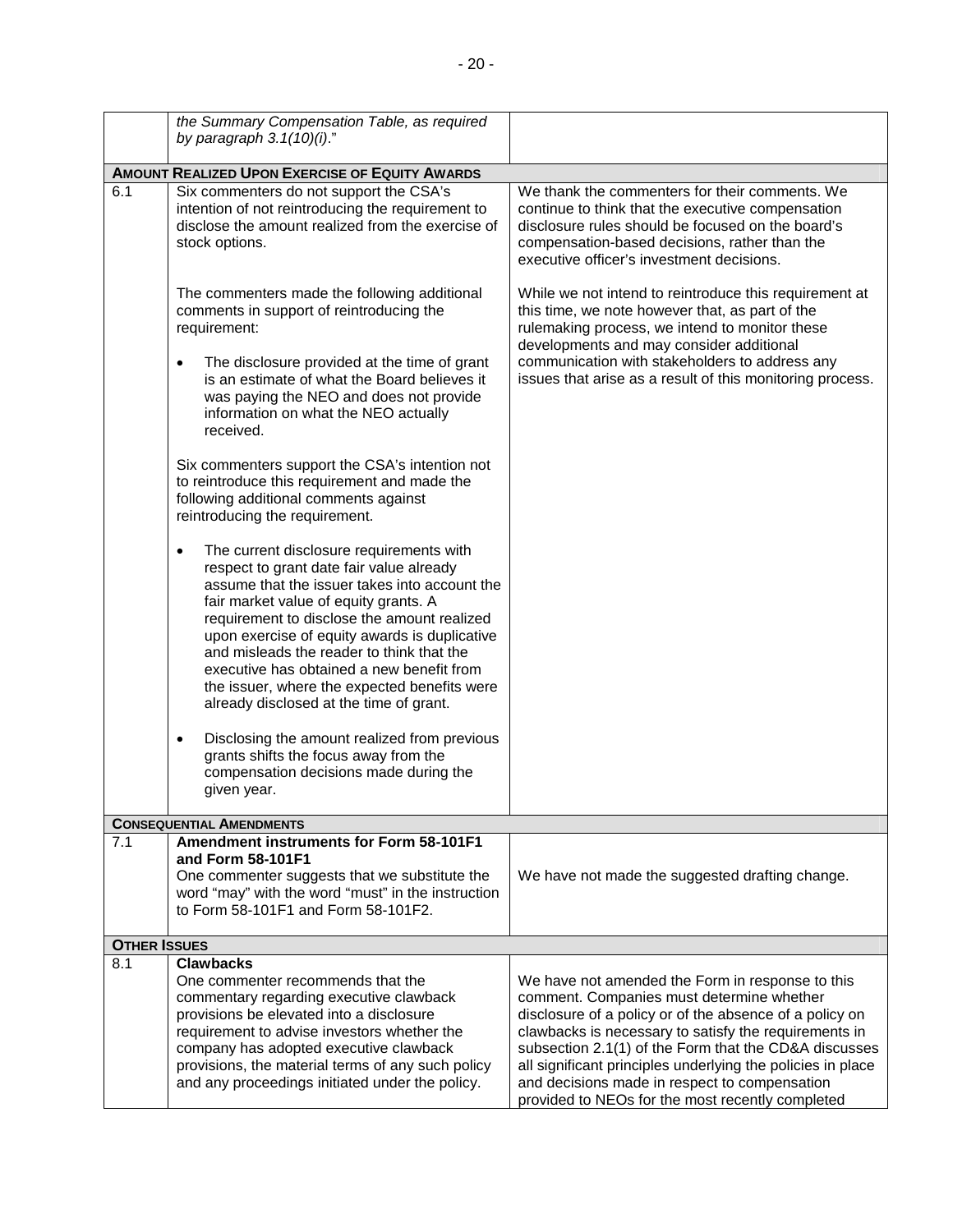|     |                                                                                                                                                                                                                                                                                                                                                                                                                                                                                                                                                                                                                                                                                                                 | financial year. We also note that the adoption of a<br>policy or the absence of a policy on clawbacks may be<br>included in the consideration of risks associated with<br>the company's compensation policies and practices.                                                                                                                                                                                                                                                                                                                                                                                                                                                                                                                                  |
|-----|-----------------------------------------------------------------------------------------------------------------------------------------------------------------------------------------------------------------------------------------------------------------------------------------------------------------------------------------------------------------------------------------------------------------------------------------------------------------------------------------------------------------------------------------------------------------------------------------------------------------------------------------------------------------------------------------------------------------|---------------------------------------------------------------------------------------------------------------------------------------------------------------------------------------------------------------------------------------------------------------------------------------------------------------------------------------------------------------------------------------------------------------------------------------------------------------------------------------------------------------------------------------------------------------------------------------------------------------------------------------------------------------------------------------------------------------------------------------------------------------|
| 8.2 | <b>Certification of Compensation Discussion &amp;</b><br>Analysis (CD&A)<br>One commenter suggests that we require the<br>members of the compensation committee to<br>review and approve the CD&A in order to make it<br>clear that the compensation committee is<br>responsible for the preparation of the CD&A.                                                                                                                                                                                                                                                                                                                                                                                               | We have not made the suggested change. Form 52-<br>109F1 Certification of Annual Filings of National<br>Instrument 52-109 Certification of Disclosure in<br>Issuers' Annual and Interim Filings requires that a non-<br>venture issuer attest that it has designed disclosure<br>controls and procedures over financial reporting and<br>evaluated the effectiveness of controls procedures.<br>These controls and procedures should cover the<br>executive compensation disclosure.                                                                                                                                                                                                                                                                          |
| 8.3 | Form 51-102F5 - Information Circular<br>(Indebteness of Directors and Executive<br>Officers)<br>One commenter suggests that we consider<br>making consequential amendments to item 10 of<br>Form 51-102F5, in particular:<br>restricting the disclosure to NEO's and<br>$\bullet$<br>directors,<br>in paragraph 10.3(c)(i), increasing the<br>٠<br>threshold from \$50,000 to \$250,000, to<br>reflect a more relevant current threshold of<br>materiality,<br>in paragraph 10.3(c)(ii), substituting "annual<br>$\bullet$<br>cash compensation" for salary, and<br>in paragraph 10.3(c)(iii), extending the<br>$\bullet$<br>exemption to employees and for loans under<br>a specified amount (e.g. \$250,000). | We have not made the suggested change. Revisiting<br>the indebtedness requirements for directors and<br>executive officers is beyond the scope of this initiative.<br>We have forwarded this comment to the CSA<br>committee responsible for NI 51-102.                                                                                                                                                                                                                                                                                                                                                                                                                                                                                                       |
| 8.4 | Minimum shareholding requirements<br>One commenter suggests that we adopt a<br>requirement to disclose the company's minimum<br>shareholding requirements and the attainment of<br>shares against these levels by each NEO or at<br>least specifically include a reference to it in<br>commentary under subsection 2.1(1) of the Form.                                                                                                                                                                                                                                                                                                                                                                          | We have not amended the Form in response to this<br>comment. We note, however, that when a company's<br>executive compensation decisions are based on<br>aligning these interests, disclosure of equity ownership<br>guidelines and levels must be provided if necessary to<br>satisfy the objective of executive compensation<br>disclosure set out in section 1.1 of the Form. We also<br>note that such disclosure may be required to be<br>included in the CD&A under subsection 2.1(1) of the<br>Form if necessary to describe or explain the objectives<br>of any compensation program or strategy, or how each<br>element of compensation and the company's decisions<br>about that element fit into the company's overall<br>compensation objectives. |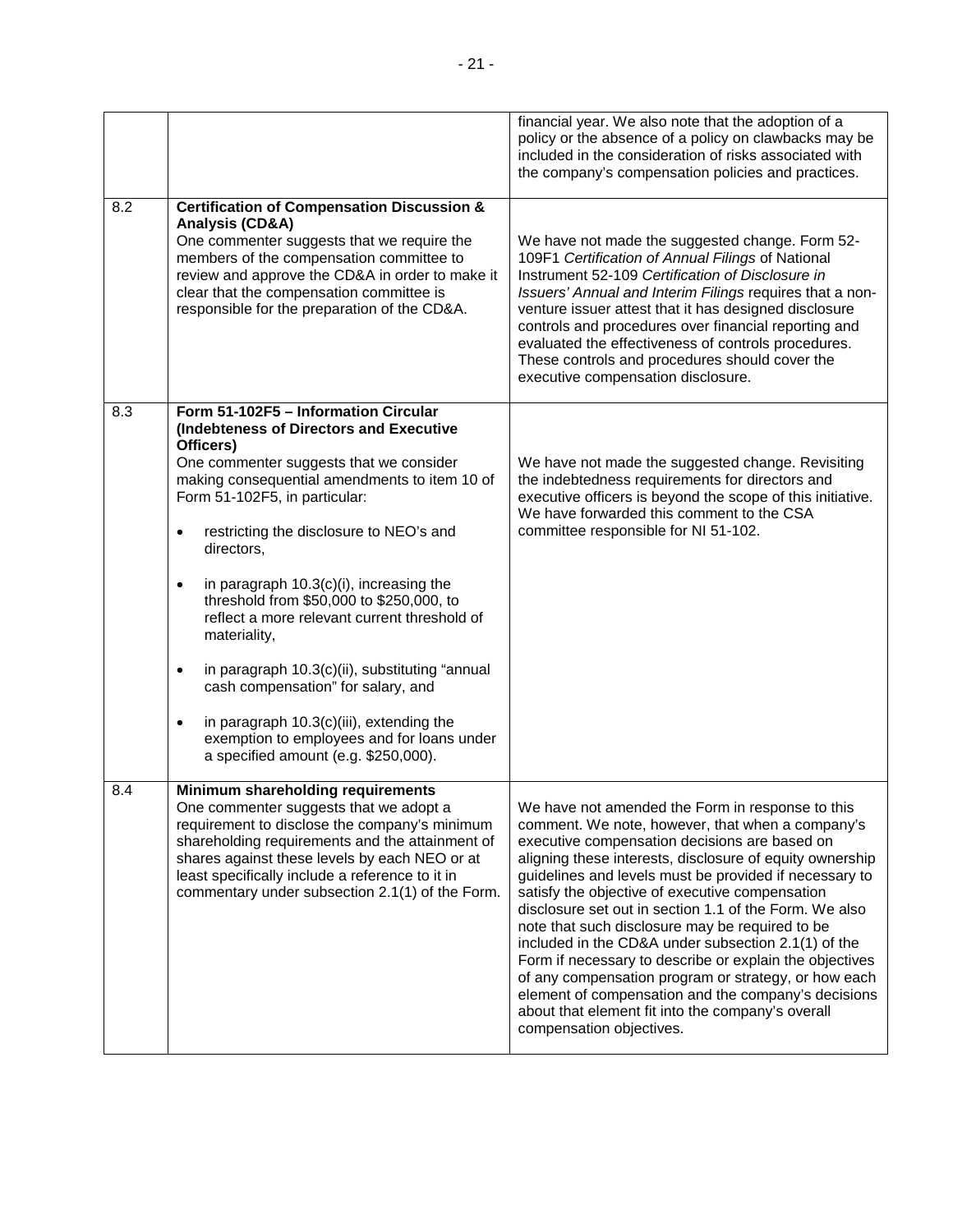| 8.5 | Proposed rules regarding CEO-employee pay                                                                                                                                                                                                                                                                                                                                                                                                                                                                                                                                                                                                                                                                                                                                                                                                                                                                                                                                                                                                                                                             |                                                                                                                                                                                                                                                                                                                                                                                                                                                                                                                                                                                                                                                                                                                                                                              |
|-----|-------------------------------------------------------------------------------------------------------------------------------------------------------------------------------------------------------------------------------------------------------------------------------------------------------------------------------------------------------------------------------------------------------------------------------------------------------------------------------------------------------------------------------------------------------------------------------------------------------------------------------------------------------------------------------------------------------------------------------------------------------------------------------------------------------------------------------------------------------------------------------------------------------------------------------------------------------------------------------------------------------------------------------------------------------------------------------------------------------|------------------------------------------------------------------------------------------------------------------------------------------------------------------------------------------------------------------------------------------------------------------------------------------------------------------------------------------------------------------------------------------------------------------------------------------------------------------------------------------------------------------------------------------------------------------------------------------------------------------------------------------------------------------------------------------------------------------------------------------------------------------------------|
|     | ratios<br>Two commenters recommend that companies<br>should be required to produce "pay ratio"<br>disclosure, which would set out the relative pay of<br>three categories of company personnel: (i) the<br>CEO; (ii) the NEOs; and (iii) the average pay of<br>non-executive employees of the company and its<br>subsidiaries.<br>In addition, two commenters recommend that we<br>propose an amendment requesting disclosure<br>comparing the ratio of total compensation for a<br>company's executive officers (including those<br>below the NEO level) to the company's total<br>earnings.                                                                                                                                                                                                                                                                                                                                                                                                                                                                                                         | We have not amended the Form in response to these<br>comments. We do not think that the benefits of<br>disclosing a pay ratio between the CEO and the<br>average pay of non-executive employees of the<br>company would outweigh the additional costs imposed<br>to companies in preparing this disclosure.                                                                                                                                                                                                                                                                                                                                                                                                                                                                  |
| 8.6 | Cost of management ratio (COMR) disclosure<br>In situations where compensation policies and<br>practices where the compensation expense to<br>executive officers is a significant percentage of<br>the company's revenue, one commenter<br>recommends that the Form be amended to<br>include a requirement for companies to provide<br>COMR disclosure which is the ratio of total NEO<br>pay to net income after tax. The commenter<br>notes that COMR is a measure already used by<br>some Canadian companies.                                                                                                                                                                                                                                                                                                                                                                                                                                                                                                                                                                                      | We have not amended the Form in response to this<br>comment. We note, however, that when a company's<br>executive compensation decisions are based on<br>COMR, disclosure of NEO pay to net income after tax<br>must be provided if necessary to satisfy the objective<br>of executive compensation disclosure set out in section<br>1.1 of the Form. We also note that such disclosure<br>may be required to be included in the CD&A under<br>subsection 2.1(1) of the Form if necessary to describe<br>or explain the objectives of any compensation program<br>or strategy, or how each element of compensation and<br>the company's decisions about that element fit into the<br>company's overall compensation objectives and affect<br>decisions about other elements. |
| 8.7 | Additional "pay for performance" tables and<br><b>CD&amp;A disclosure</b><br>One commenter suggests that the CD&A<br>requirements should be expanded to provide two<br>prescribed tables along with narrative disclosure.<br>The first table would disclose actual pay earned<br>in the reporting year and the corresponding<br>performance achieved, and the second table<br>would disclose the estimated potential future pay<br>from long-term incentives, compared with the<br>performance required to earn the estimated<br>amounts.<br>In the absence of these two additional tables,<br>companies should be encouraged to disclose in<br>the CD&A how the size and terms of equity-<br>based awards are determined with respect to<br>performance and other factors, and whether<br>grants reported in the SCT are relevant to a<br>previous year's performance. If that is the case,<br>the company should separately disclose the<br>number and value of the stock and option awards<br>made in the current year that are related to the<br>service in the most recently completed financial | We have not amended the Form in response to these<br>comments. In order to satisfy the objective of executive<br>compensation disclosure set out in section 1.1 of the<br>Form, we encourage methods of presentation that are<br>tailored to a particular company's circumstances if the<br>additional disclosure will help investors understand<br>how decisions about executive compensation are<br>made.                                                                                                                                                                                                                                                                                                                                                                  |
|     | year, for shareholders to consider when<br>evaluating the pay for performance link.                                                                                                                                                                                                                                                                                                                                                                                                                                                                                                                                                                                                                                                                                                                                                                                                                                                                                                                                                                                                                   |                                                                                                                                                                                                                                                                                                                                                                                                                                                                                                                                                                                                                                                                                                                                                                              |